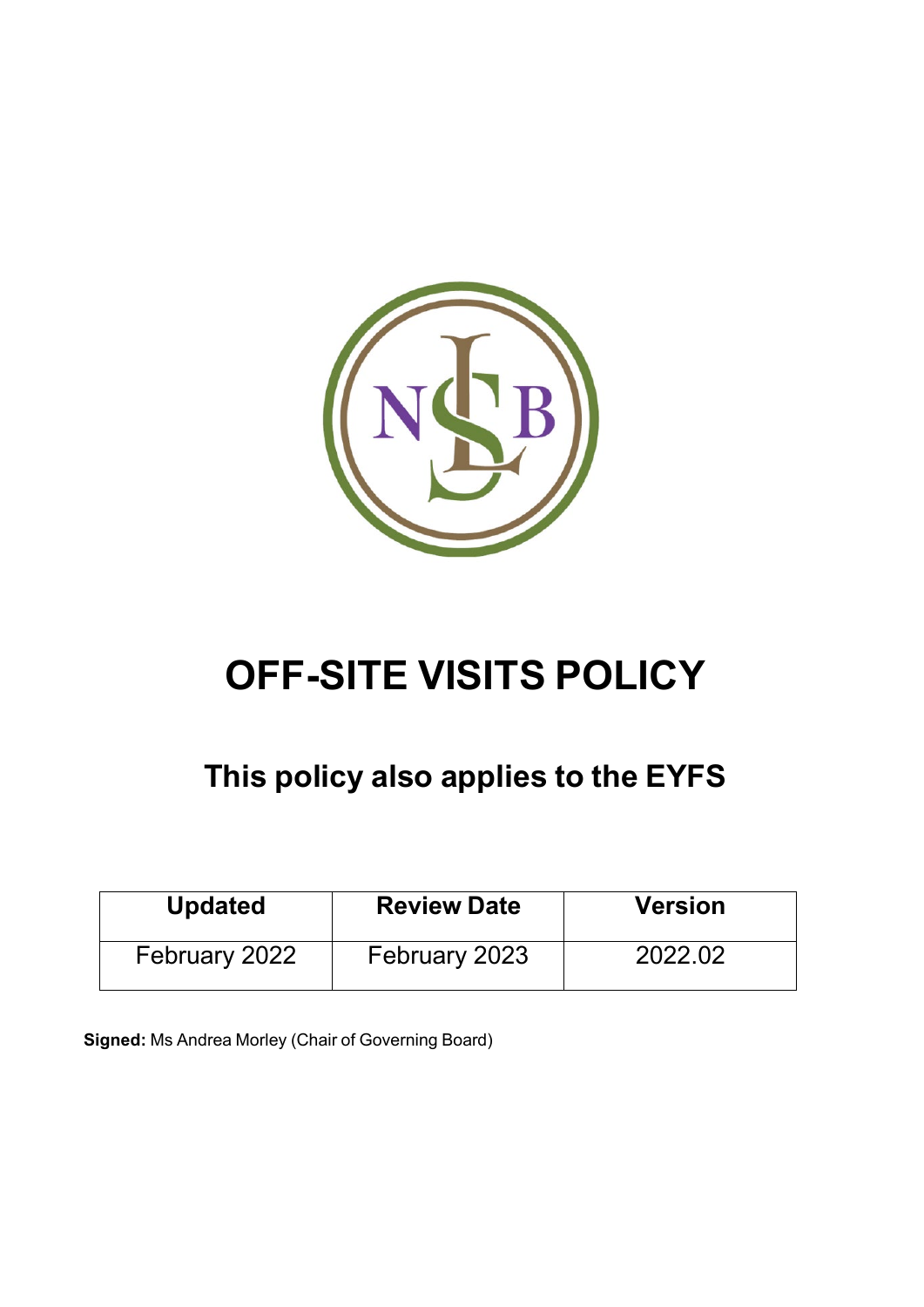### **Table of Contents**

| $\mathbf{1}$ |                                                                                         |  |
|--------------|-----------------------------------------------------------------------------------------|--|
| 2            |                                                                                         |  |
| 3            |                                                                                         |  |
| 4            |                                                                                         |  |
| 5            |                                                                                         |  |
| 6            |                                                                                         |  |
| 7            |                                                                                         |  |
| 8            |                                                                                         |  |
| 9            |                                                                                         |  |
| 10           |                                                                                         |  |
| 11           |                                                                                         |  |
| 12           |                                                                                         |  |
| 13           |                                                                                         |  |
| 14           |                                                                                         |  |
| 15           |                                                                                         |  |
| 16           |                                                                                         |  |
| 17           |                                                                                         |  |
|              | 17.1                                                                                    |  |
|              | 17.2                                                                                    |  |
|              | 17.3                                                                                    |  |
|              | 17.4                                                                                    |  |
|              | 17.5                                                                                    |  |
|              | 17.6                                                                                    |  |
| 18           |                                                                                         |  |
|              | 18.1                                                                                    |  |
|              |                                                                                         |  |
|              | 18.3                                                                                    |  |
|              | 18.4                                                                                    |  |
| 19           |                                                                                         |  |
| 20           |                                                                                         |  |
| 21           |                                                                                         |  |
|              | Further Details and Procedures to follow in the event of a Serious Incident  14<br>21.1 |  |
|              | 21.2                                                                                    |  |
| 22           |                                                                                         |  |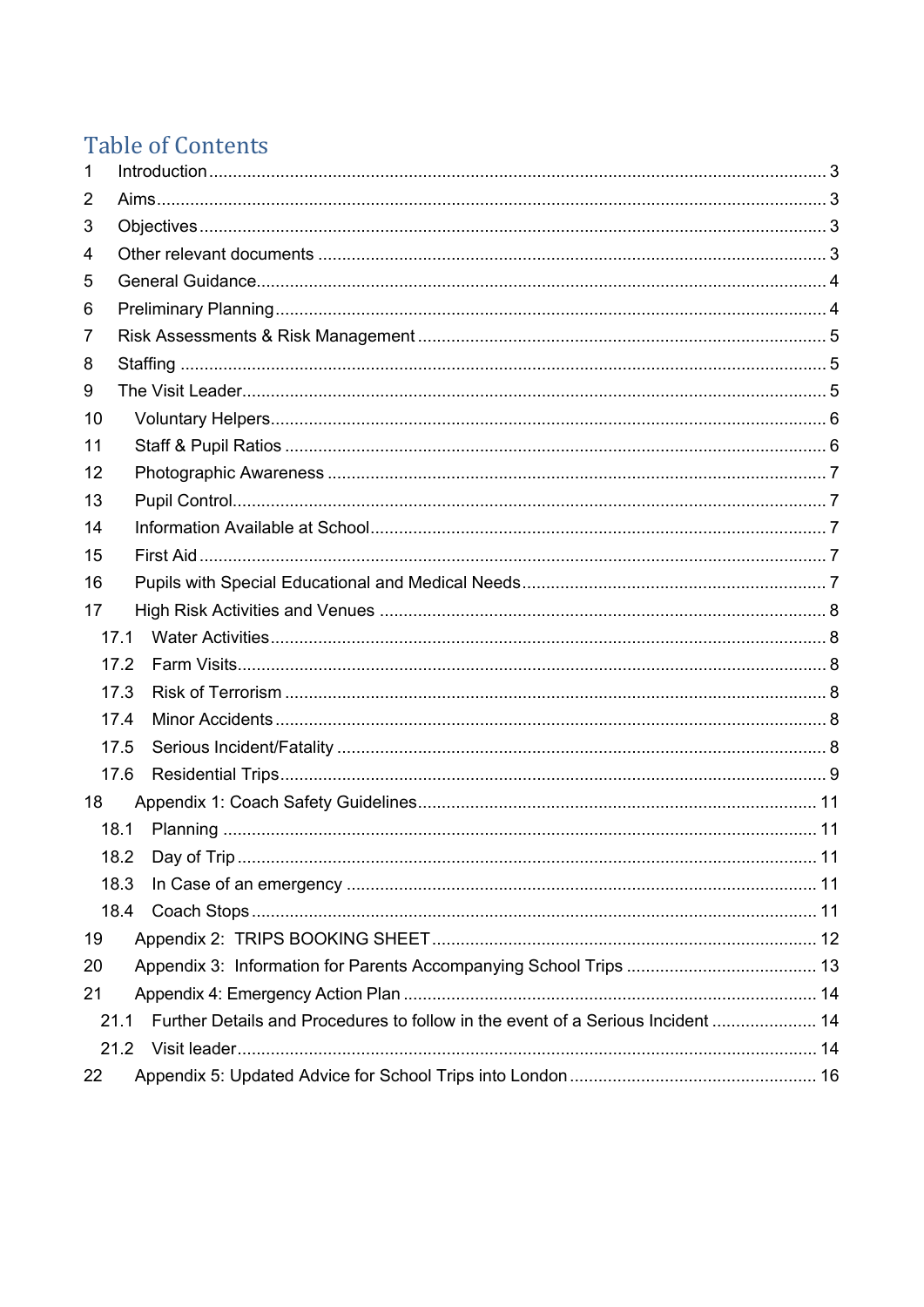### <span id="page-2-0"></span>**1 Introduction**

This policy has been drawn up with reference to DfE Health & Safety: Advice on legal duties and powers (February 2014) and HSE: School trips and outdoor learning activities (June 2011).

Please read this policy in conjunction with the guidance contained within the School's Health and First Aid Policy

Taking children (from Pre-Reception to Year 6) off site for educational visits, is an integral part of the curriculum provision at Lyonsdown School, furthering pupils' education, social skills, broadening their horizons and supporting their mental well-being. Visits are: planned, well organised, varied, stimulating and worthwhile, and are carried out with the safety and welfare of pupils, paramount at all times. On admission to the School, parents give written consent for their daughter to be taken on offsite trips, so permission for each individual trip need not be sought.

The Head is kept fully informed of all visits and activities which take place away from the school site and all outdoor/adventure activities are within the ability of both the children participating and staff accompanying.

### <span id="page-2-1"></span>**2 Aims**

The aim of this policy is to give staff clear guidelines on how to plan, organise, risk assess and manage an off-site visit (both day and residential), and what to do in the case of an emergency.

#### <span id="page-2-2"></span>**3 Objectives**

Off-site visits allow pupils:

- To have real-life experience of what has been studied in the classroom
- To use specialist facilities unavailable on school premises
- To learn from adult specialists in their own field
- To engage with other children undertaking a parallel learning experience
- To provide personal challenges that build self-awareness and self-esteem
- To contribute to the local community

#### <span id="page-2-3"></span>**4 Other relevant documents**

This policy should be read in conjunction with:

- Safeguarding and Child Protection Policy and Procedures
- Code of Restraint, as in the Code of Conduct, to be found in the Employment Manual
- Health and First Aid Policy
- DfE Health & Safety: Advice on legal duties and powers (February 2014)

*This can be found at: [https://www.gov.uk/government/publications/health-and-safety-](https://www.gov.uk/government/publications/health-and-safety-advice-for-schools) [advice-for](https://www.gov.uk/government/publications/health-and-safety-advice-for-schools)[schools](https://www.gov.uk/government/publications/health-and-safety-advice-for-schools)*

• HSE: School trips and outdoor learning activities (June 2011)

This can be found at: <http://www.hse.gov.uk/services/education/school-trips.pdf>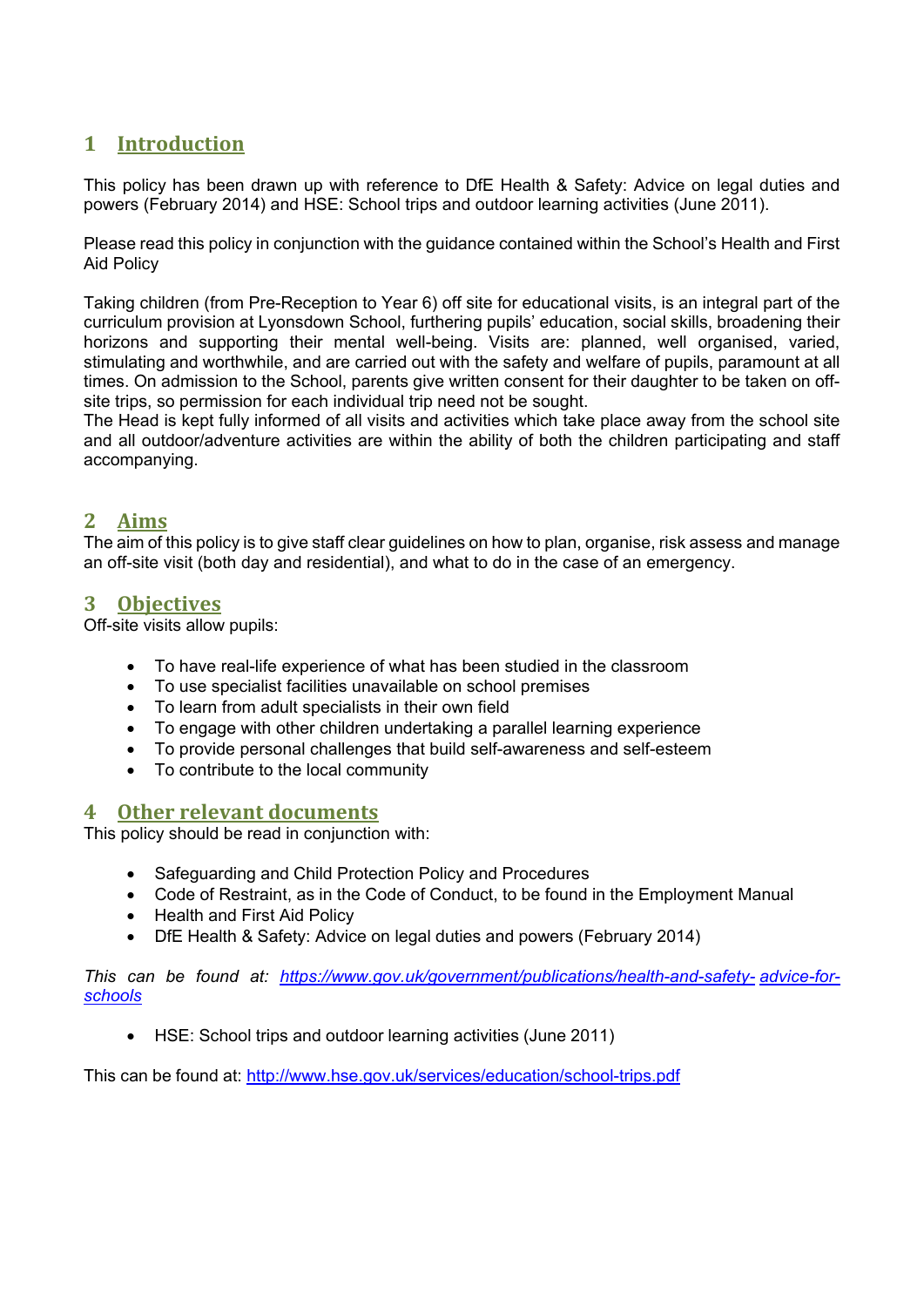### <span id="page-3-0"></span>**5 General Guidance**

Unless determined through a detailed risk assessment and in consultation with parents, that taking a child off the school premises would pose a risk to the child, other pupils, accompanying adults or other members of the public, off-site visits shall be open to every pupil at Lyonsdown School.

For all off-site visits, the following general protocols must be followed:

- Copies of emergency contact sheets for the class, allergies and any medical detailsetc. must be taken.
- If the group is broken up into sub-groups, a designated person in charge must be assigned, and that person is responsible for counting the children at regular intervals.
- Each adult must know the pupils they are responsible for, and all pupils must knowthe adult who is responsible for them.
- Meeting points must be pre-designated and times arranged when all the party should assemble. These must be strictly adhered to.
- Adequate food and drink should be available throughout the day.
- Toilet facilities should be researched prior to the trip.
- Pupils should have appropriate clothing (spare if necessary).
- A first aid kit and other medicine specific to pupils i.e., EpiPen and inhalers must be taken. Details of pupils' medical, dietary and any other special needs are provided foraccompanying adults, including permission for emergency medical treatment to be administered.
- Pupils should not take electronic devices such as games, tablets or mobile phones, on school trips.
- The risk assessment should take into consideration any risks from the point of departure from the school, to the return.
- The Head reserves the right to request that a parent arranges for the collectionof their child from any school trip, whether in the UK or abroad, if she deems that the child remaining with the party will compromise the safety of either the child or anothermember of the party. This WILL be at the parents own expense.

### <span id="page-3-1"></span>**6 Preliminary Planning**

*.*

Off-site visits should be booked by the lead teacher by the half term of the previous term in which the proposed visit is to take place, (i.e., Spring half term for Summer Term outing), details should then be passed to the Finance Officer to ensure cost is passed on to parents. Plans for residential visits are formulated twelve months in advance.

Prior to booking, the school diary should be checked on the *Outlook* calendar to ensure that there is no clash of dates with other school events.

One, or (if deemed appropriate) more meetings of all those involved are held to formalise the administration and organisation of the visit. The trips booking sheet is completed and detailsgiven to the office for coaches to be booked. Specific duties, the class name/s and the names of the accompanying staff are detailed on the form. A record of all paperwork regarding the trip, including costings, confirmation from the provider etc is kept with the trip booking sheet in the Outings and Visitors file in the main school office.

Once the visit has been confirmed by the provider, the lead teacher should risk assess thetrip to ensure that an adequate adult to child ratio is in place. (See Staff & Pupil Ratios below).

The teacher should also complete a written risk assessment for the outing – see Risk Assessment Appendix. This should be done two weeks prior to the trip to allow for last minute changes to be made if necessary.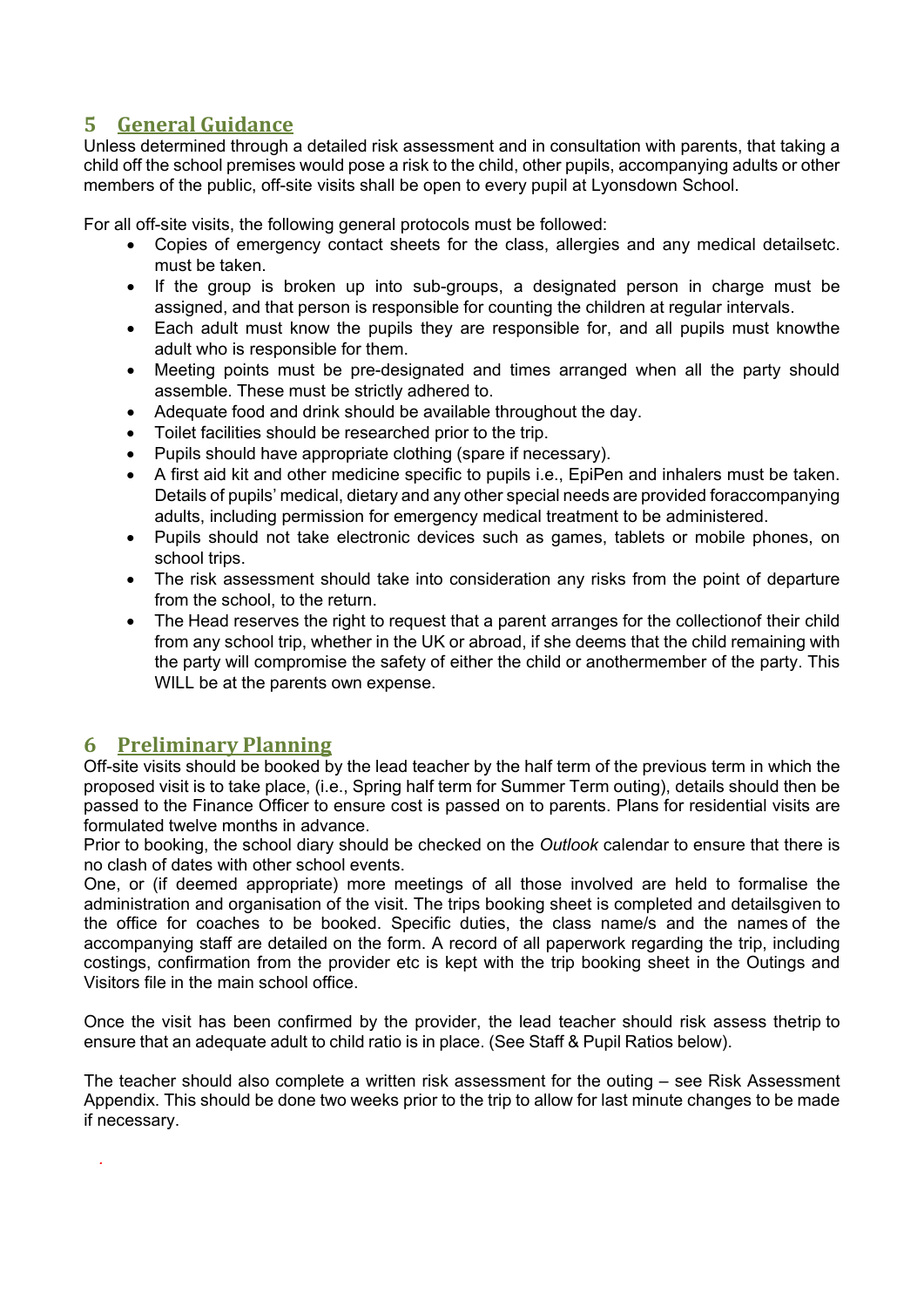### <span id="page-4-0"></span>**7 Risk Assessments & Risk Management**

As stated in the Health and Safety: Advice on Legal Duties and Powers for Local Authorities, Head Teachers, Staff and Governing Bodies (Feb 2014). The government is determined to reduce burdens on schools and want to make it easier for schools to take pupils on trips, taking steps to reduce teachers' fears of legal action. Teachers should be confident that they know best how to look after pupils and keep them safe. Health and safety law requires the staff to assess the risks affected by the intended activity. The terms risk assessment and risk management are used to describe the process of thinking about the risks of any activity and the steps taken to counter them. Sensible management of risk does not mean that a separate written risk assessment is required for every activity. Staff should always take a common sense and proportionate approach, remembering that in schools, risk assessment and risk management are tools to enable children to undertake activities safely, and not prevent activities from taking place. Sensible risk management cannot remove risk altogether, but it should avoid needless or unhelpful paperwork. A general risk assessment has been drawn up (Appendix 4) and staff should adapt this document for each trip according to the activity/venue the trip applies to. If through the above though process the group leader assesses that there is no significant need for a written risk assessment, this should be recorded on the Trips Booking Sheet (Appendix 1). If a written risk assessment has been produced, this should be saved on the Teachershare, under 'Risk Assessments' and the file named the trip it covers and the date.

#### <span id="page-4-1"></span>**8 Staffing**

If a qualified teacher wishes to take a group of pupils out of school, responsibility for the planning and arrangements will be delegated to that teacher. However, that person should beprepared to accept all reasonable responsibility for the well-being and safety of pupils at all times. If more than one class is involved in a visit, the school requires that an overall leader of the combined party is identified. This is normally the teacher with the most appropriate experience. Lyonsdown School requires that the overall leader should at least be assisted byan experienced colleague who has been on a previous visit. Support staff normally attend, along with parent volunteers if required. If a child has SEND support for a behaviour or medicalneed, their support staff should accompany them on the visit if appropriate. If this is not possible, another member of staff (such as the child's Form Teacher or parent) is assigned to supervise the pupil.

### <span id="page-4-2"></span>**9 The Visit Leader**

Teachers who plan a day or residential visit are classed as the group leader (or visit leader) and, as such, have responsibility to make sure the visit is properly organised. The following arrangements and procedures ensure the well-being and safety of all on the visit.

- The visit leader should use these procedures for planning an off-site visit.
- The visit leader books the visit with the venue and keeps copies of all correspondence, including emails and records of telephone conversations.
- The visit leader acts as the named member of staff who will act as the contact person for the duration of the visit. The visit leader will be responsible for taking the school, (or suitable other), mobile telephone with them on the trip so that contact with School can be maintained.
- The visit leader will ensure that the pupils have been adequately prepared for the visit, paying particular attention that any pupils with special or medical needs have been personally briefed, taking their specific needs into account. This preparation should include behaviour expectations, how to keep safe and what to do if they become separated from the party.
- The visit leader ensures that all accidents/incidents are dealt with appropriately and recorded correctly and that the Head is fully informed as soon as possible by telephoning the school.
- The visit leader liaises with the school's finance officer regarding costs, and the collection of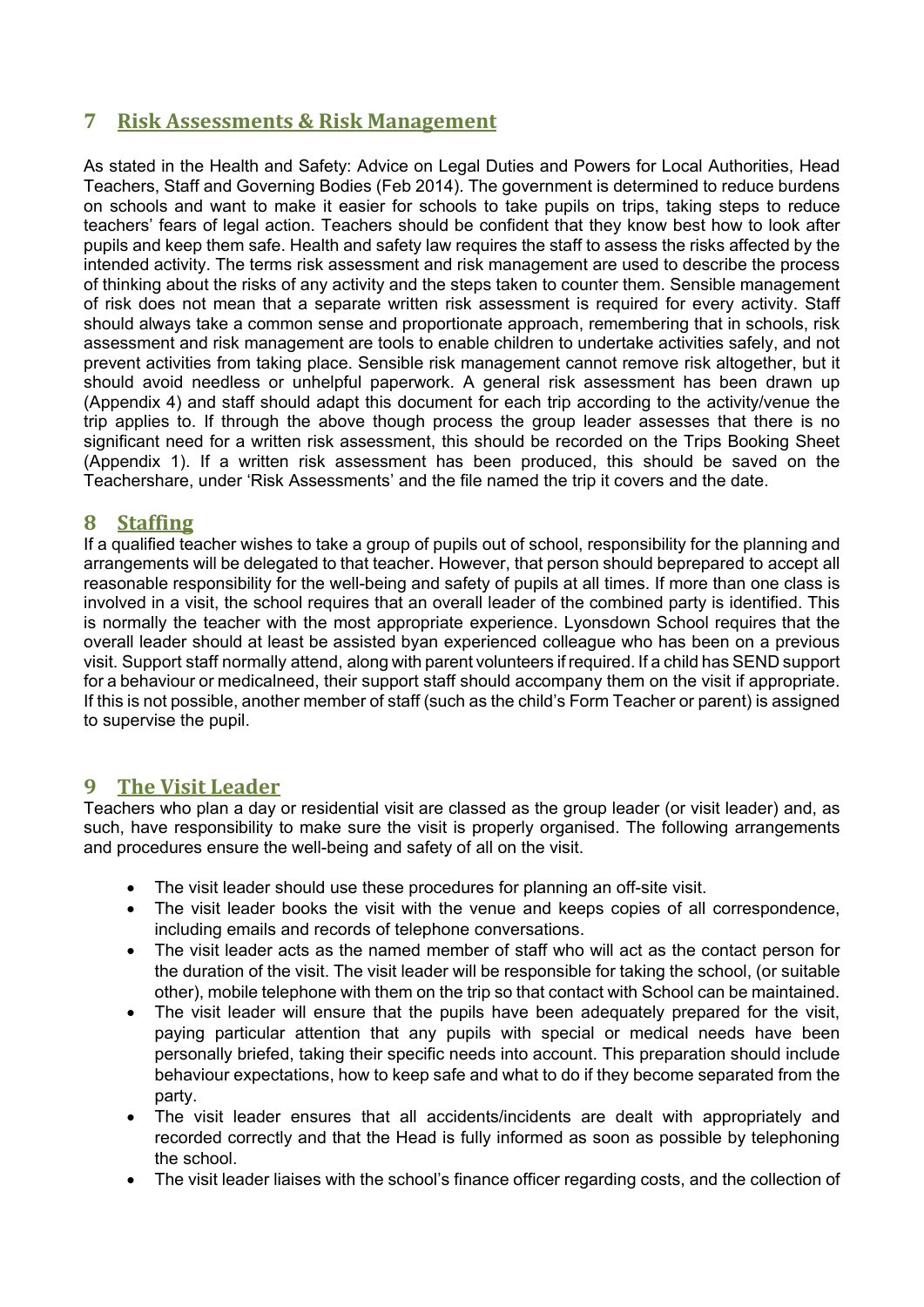monies.

- The visit leader writes the letter or email to the parents regarding the visit details and practicalities.
- The visit leader checks that permission has been obtained for all pupils, and accounted for nil returns, prior to setting off.
- Immediately, prior to departure, the school register should be taken so that the lead teacher and the school know if any pupils are absent.
- Where appropriate, the visit leader will arrange a parents' pre-trip briefing; this is mandatory for residential visits.
- The visit leader is responsible for ensuring that all accompanying adults and pupils have been briefed prior to the visit about risks, safety procedures, expected standardsof behaviour and emergency procedures.
- The visit leader is responsible for ensuring that the Coach Guidelines are followed throughout the whole trip, especially when the trip involves the use of coaches other than to and from the venue.
- There is a contact person at the site of the visit and their contact details are known tothe visit leader and the school office.

### <span id="page-5-0"></span>**10 Voluntary Helpers**

Voluntary helpers are welcomed at Lyonsdown (particularly parent volunteers) and are wellknown to the School and the pupils going on the visit.

All voluntary helpers should let the school know as soon as possible if they are unable to accompany the children for any reason, so that a replacement can be found. Any documentation already given to them should be returned to school.

Voluntary helpers and other staff should be informed of the arrangements of the visit prior tothe visit. A sheet is given to voluntary helpers to sign with information and code of conduct to follow forschool visits - see appendix. It is highlighted within this document that the use of mobile phones is strictly prohibited whilst accompanying school trips.

Volunteers will also be given a list of the names of children in their responsibility group. A listof volunteer helpers is available from the School Office and updated annually.

Volunteer helpers must be supervised at all times by Lyonsdown staff and must not be involved in personal care. Personal care includes helping a child, for reasons of age, illness or disability, with eating or drinking, or in connection with toileting, washing, bathing and dressing.

All volunteers on this list will be DBS checked, in accordance with the vetting and barring system.

#### <span id="page-5-1"></span>**11 Staff & Pupil Ratios**

On every trip for EYFS, at least one member of staff will be a paediatric first aider. At Lyonsdown School, the following adult/ pupil ratios are used as a guide for any visit to go ahead:

EYFS 1:4 Year 1 & 2 1:8 Years 3 – 6 1:10 Residential 1:8

When deciding on how many adults should accompany a trip, thought should be given to the type of visit, the mode of transport and the expected behaviour of pupils. As part of the risk assessment undertaken for the trip, staff must ensure that the guide above for staff to child ratios is adequate. On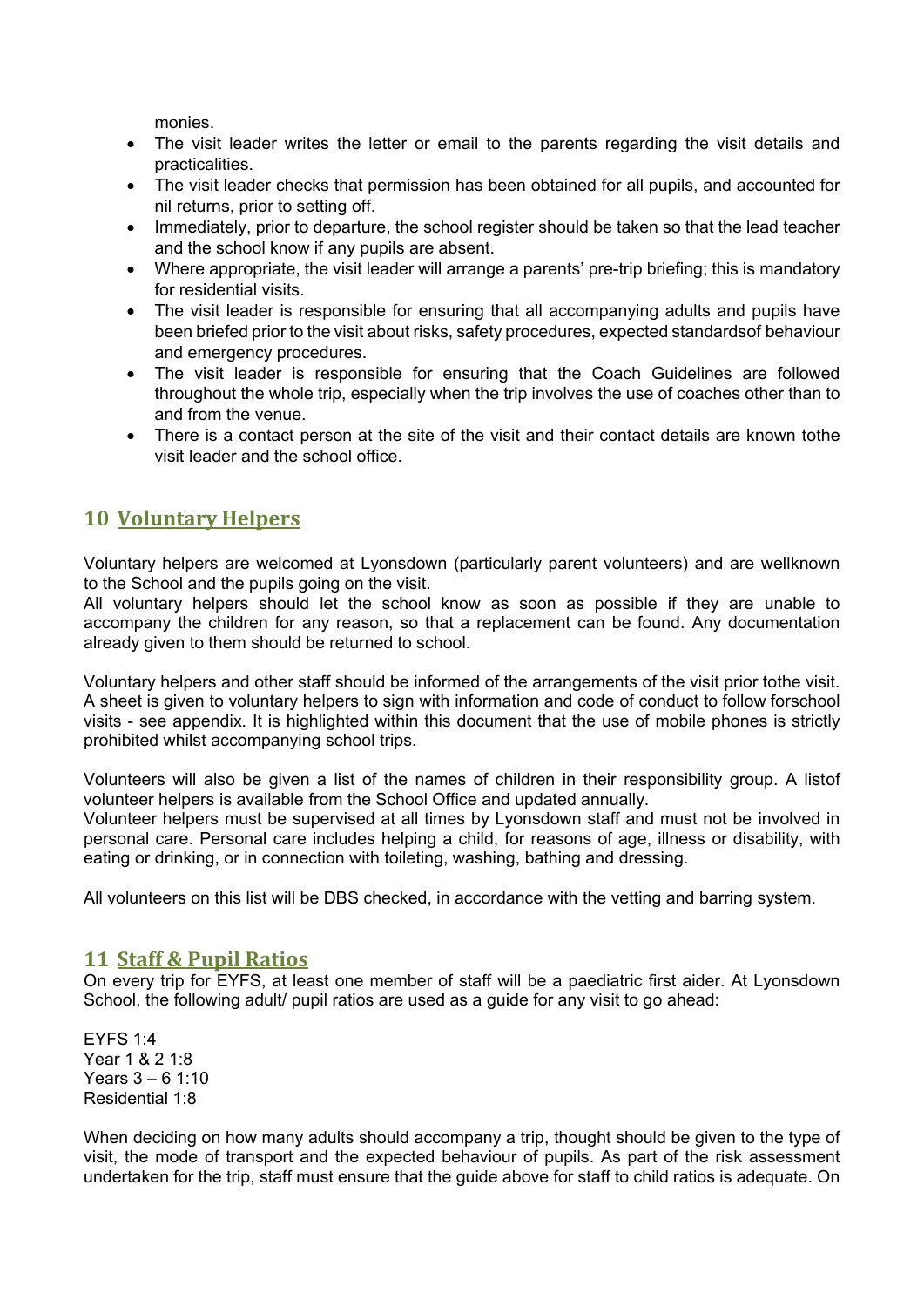some occasions, these ratios may need adjusting in accordance with the risk assessment to ensure safety for pupils. E.g. on a farm trip with EYFS pupils it may be decided that the ratio of adults should be increased to 1 adult to 3 pupils. When visiting the Houses of Parliament with Year 6, a minimum of 3 experienced teaching staff accompany the pupils.

### <span id="page-6-0"></span>**12 Photographic Awareness**

See Photography/Filming Policy. Staff and parents on school trips should be aware that members of the public should be politely requested to refrain from taking photographs or videos of Lyonsdown pupils. We also do not give permission for trip venues to take photographs of our pupils for their marketing purposes.

### <span id="page-6-1"></span>**13 Pupil Control**

All accompanying adults have a duty of care to the children in their charge. School staff and others also have a duty under the common law to take care of pupils in the same way that a prudent parent would. A system of pupil recall is essential. This system should be simple, understood by all and practised beforehand. A system is implemented to attract the attentionof children (taking part in adventure or water-based activities under the supervision of centrestaff) when it is necessary for the pupils to re-join the main group. Children should never be on their own, but always remain in a group. Groups and their leaders should be decided uponin advance. Depending on the nature and venue for the trip, pupils may be asked to wear theirpurple school caps or fluorescent jackets for ease of identification.

### <span id="page-6-2"></span>**14 Information Available at School**

Final details of the off-site visit is submitted to and retained by the school office prior to the trip. The group leader holds the same information for the duration of the visit. The informationshould contain details of:

- Itinerary
- Contact points
- Mobile phone number of the of lead teacher
- Staff teacher in charge, deputy, helpers etc
- Emergency contacts for pupils
- Copies of any insurance documents, contracts, etc (for residential trips)
- Risk assessment

### <span id="page-6-3"></span>**15 First Aid**

First aid provision should be considered when assessing the risks of an off-site visit.

The risk assessment must identify the First Aider and arrangements for contact with a Designated Safeguarding Person.

For adventure activities and overnight stays, a fully trained first aider must accompany the trip. All adults in the group should know how to contact emergency services.

For EYFS trips, a qualified paediatric first aider is required to attend. The minimum first aid arrangements are:

- a suitably stocked first aid kit
- a person appointed to be in charge of first aid arrangements
- location of the nearest doctor or hospital
- availability to access transport in case of an emergency
- teachers and volunteers will be given details of pupils with special or medical needs

### <span id="page-6-4"></span>**16 Pupils with Special Educational and Medical Needs**

The Head will not exclude students with special educational or medical needs from school trips. Every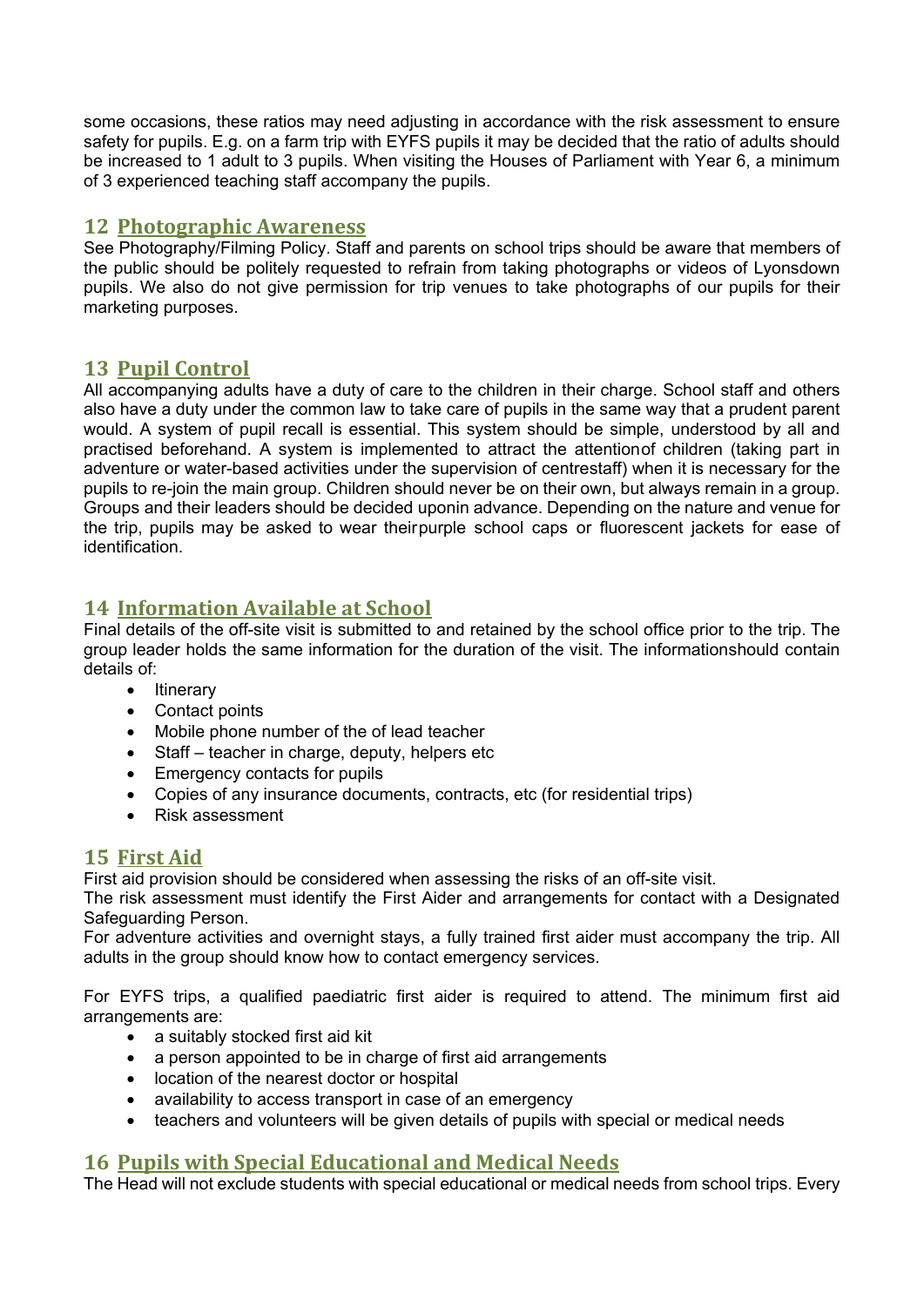effort should be made to accommodate such pupils, whilst ensuring and maintaining the safety of everyone on the visit. Special attention should be given to appropriate supervision ratios and additional safety measures may need to be addressed at the planning stage.

### <span id="page-7-0"></span>**17 High Risk Activities and Venues**

### <span id="page-7-1"></span>17.1 Water Activities

Visit leaders and all staff and accompanying adults should be aware that many of the incidentsaffecting school children have occurred by or in water. There are dangers on lakes and on the coast quite apart from those incurred in swimming pools. The group leader should bear the following points in mind in the risk assessment of activities near water;

Tides and sandbanks are potential hazards so timings and exit routes should be checked ensure group members are aware of warning signs and flags establish a base on the beach or lake shore which members of the group may return if separated look out for hazards such as glass, barbed wire and sewage outflows, etc.

Cliff tops can be highly dangerous even during daylight, paths should be kept to at all times if the water becomes dangerous, water sports should be avoided

### <span id="page-7-2"></span>17.2 Farm Visits

Taking children to a farm must be very carefully planned, and the risks to be assessed shouldinclude those arising from the misuse of farm machinery and the hazards associated with e- coli food poisoning and other infections. The proposed farm will be checked to ensure that it is well managed, that it has a good reputation for safety standards and animal welfare, and that it maintains good washing facilities and clean grounds and public areas. An exploratory visit should be carried out. The basic rules for a farm visit are: never let children place their faces against the animals' or their hands in their mouths after feeding them.

Do not:

- eat until they have washed their hands
- sample any animal foodstuffs
- drink from farm taps (other than in designated public facilities)
- ride on tractors or other machines or play in the farm area

### <span id="page-7-3"></span>17.3 Risk of Terrorism

Trips into London and other places deemed at greater risk of a terrorist attack are subject to heighted measures of risk assessment. See appendix: Additional Advice for trips into London.

### <span id="page-7-4"></span>17.4 Minor Accidents

If a child has a minor accident or becomes ill during the trip, the group leader should immediately inform the school. Contact will then be made with the child's parents to discuss whether the child needs to be collected (if appropriate) or needs medical assistance. If contactcannot be made, or collection is impractical, the group leader, or another member of staff, willtake the child to the local hospital/medical centre. A member of staff will remain with the childat the hospital/medical centre until a parent or carer arrives. In any case, the group leader must keep in constant contact with the school.

### <span id="page-7-5"></span>17.5 Serious Incident/Fatality

The responsibilities to be taken in the event of a major incident on a trip are set out in the Emergency Action Check List – see appendix, which the group leader should take on each trip. By way of general principle, the group leader, Head and Chair of Governors should takeactions in accordance with the school's Critical Incident Policy.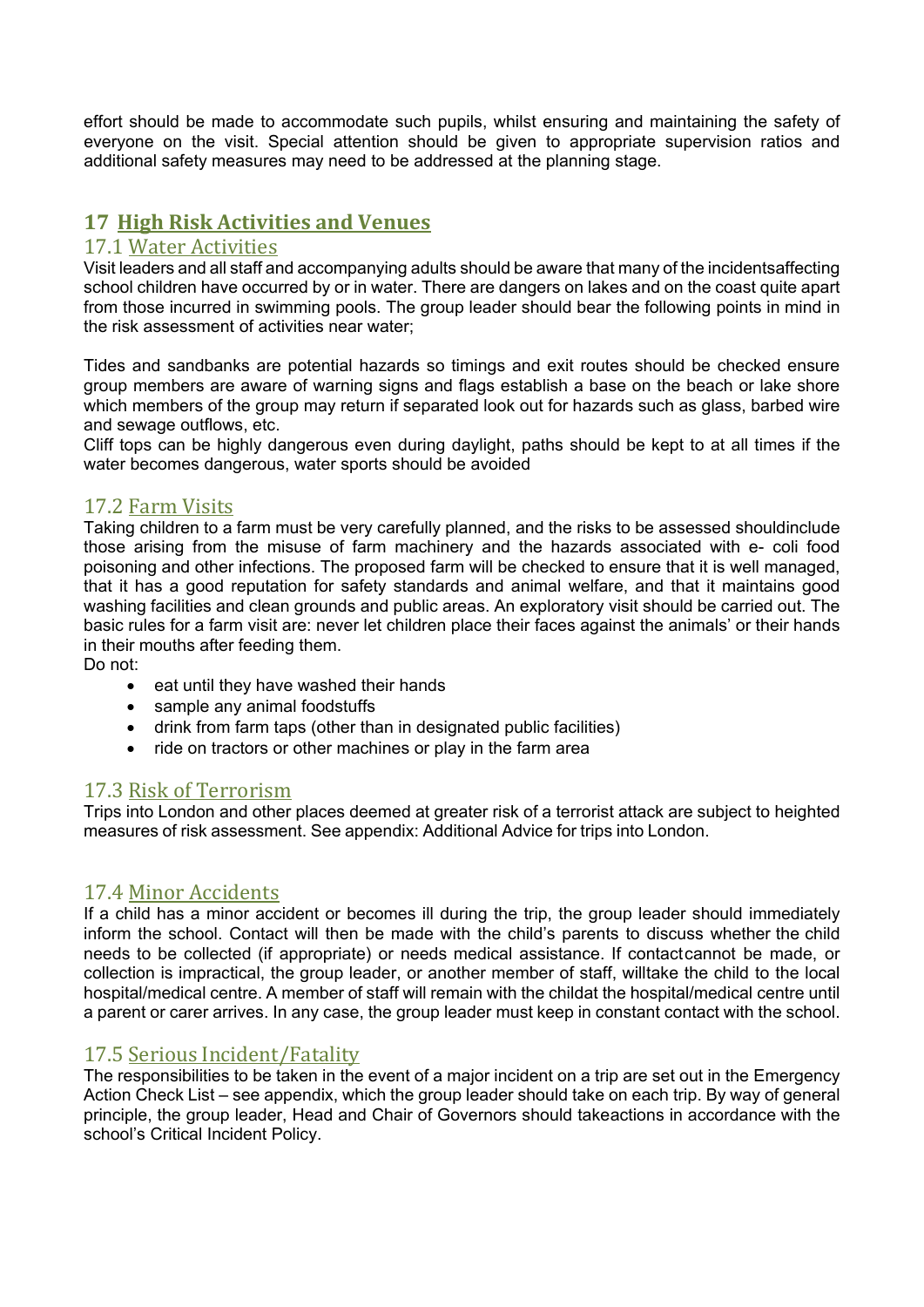### <span id="page-8-0"></span>17.6 Residential Trips

It is imperative that parents are given full and complete written details regarding the organisation and administration of a residential visit to include:

- Activities and venues, including any special risk inherent in the activities undertaken
- Specialist equipment and/or clothing necessary for activities
- Code of conduct expected of the children
- Packed meal requirements if relevant.
- Leaders, their experience and expertise
- Total costs and methods for payment
- Insurance cover, including medical cover and exemptions
- Passport requirements, (if relevant)

Near the date of a residential visit, a meeting is held for all parents, their children, the staff, and any voluntary helpers concerned with the visit. The information above is reiterated and the emergency procedures explained. There is an opportunity for questions and discussion at the meeting. A Parental Consent Form should be completed for each pupil, and medical information supplied, including the name and contact details of their child's GP.

All adults accompanying pupils on residential trips are DBS checked.

Children and staff will occupy separate rooms/tents on residential visits, according to gender.Adults sleep in close proximity to the children's rooms. Close supervision of pupils in a hostel,centre or hotel during the night on residential visits must be maintained.

Staff arranging a residential trip in the UK are expected to visit the proposed venue in advance and ensure a detailed risk assessment on the appropriate forms is carried out and the appropriate trip parental consent form must also have been completed on a child's admission to the school.

If an outside agency is used for a residential trip, all paperwork should be thoroughly scrutinised – including the venue/s' risk assessment by relevant staff in school prior to the trip taking place.

In addition to requirements for the organisation of a day trip, the following areas must be considered and agreed:

- Accommodation
- Sleeping arrangements
- Meals
- **Materials**
- Spending money
- The visit leader is responsible for informing the centre where pupils will stay of any special food or medical requirements, or any reasonable adjustments for disability that will need to be accommodated
- The visit leader will be responsible for producing daily updates on the visit for the school's social media and website. Pictures and text should be sent to the school office for uploading.
- The visit leader is responsible for taking decisions regarding changes from the planned activities. Changes to the pre-agreed plan should only be undertaken in order to ensure the safety of pupils and avoid potentially dangerous situations
- The visit leader is responsible for ensuring that all pupils are appropriately supervised throughout the visit, with pupils given clear guidelines about where and how they may spend their free time. These guidelines must make clear that pupils must always be within close contact of a supervisory adult
- The visit leader, or a person appointed by her/him, should accompany any pupil requiring medical treatment, and ensure that a translator is provided if needed
- The visit leader should accompany any pupil who has been detained by an official, such as the police or passport control, and remain with her while seeking advice from the Head or the approved in-school contact, on how to proceed
- The visit leader, or a person appointed by her/him, is responsible for the safe-keeping of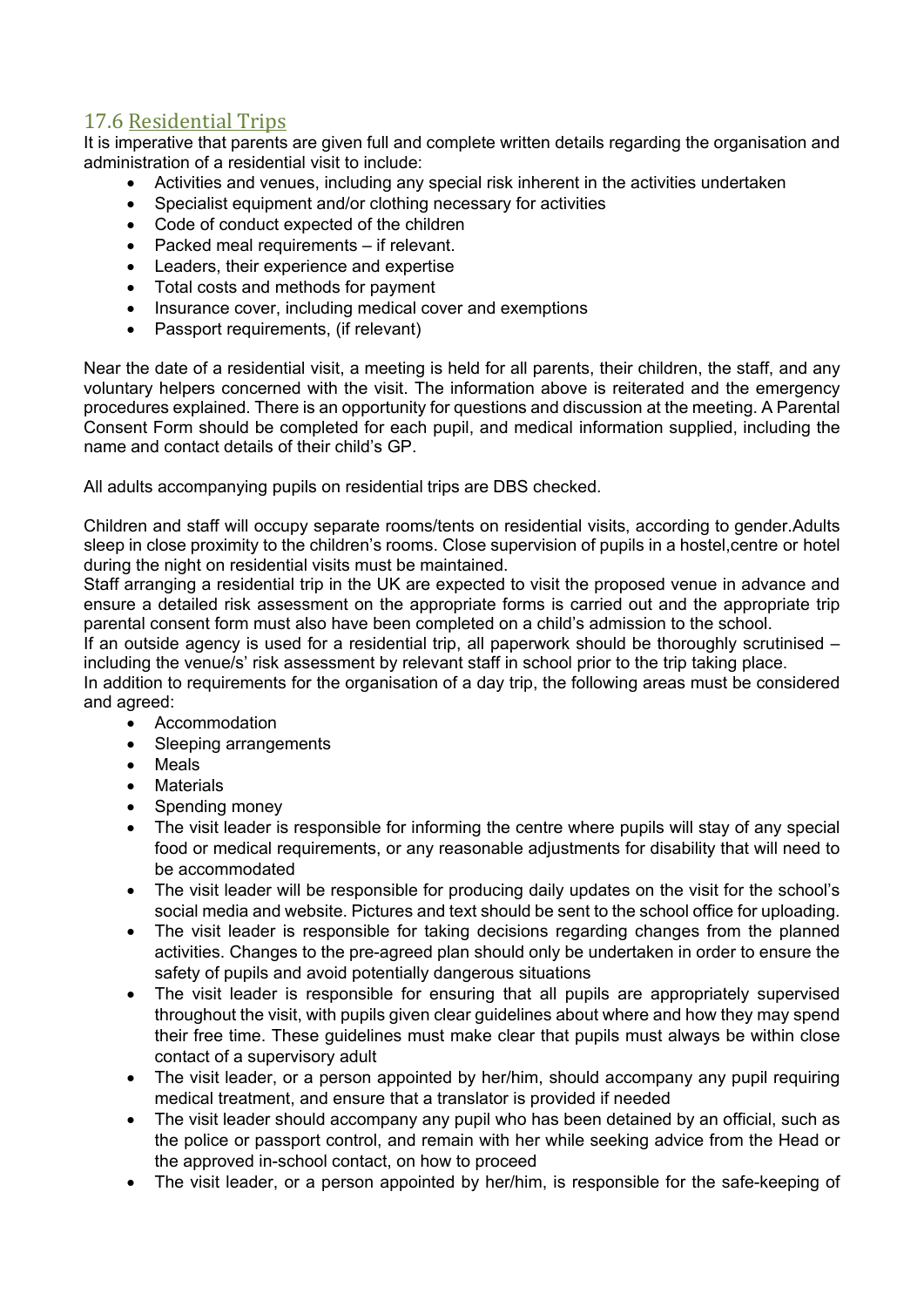monies and personal documents, such as passports belonging to the pupils.

- The visit leader is responsible for ensuring that pupils know what to do should they become separated from the party.
- Once the trip is underway, the visit leader will be responsible for letting the school office, (or if out of school hours, the designated senior member of staff) know of the safe arrival of the party. The visit leader will also be responsible for arranging for parents to be told of the time pupils will arrive back in school. This is done via the leader contacting the school who will send a text message to parents of any changes to the expected arrival time.
- When pupils arrive back at school following an off-site visit, accompanying teachers must not leave the premises until all pupils have been collected by parents/guardians.
- At the conclusion of each outing the teacher in charge of the outing will review the outing, noting the following: Any problems with transport; any particular problems with the venue (e.g., nowhere to shelter during rain etc); any particular problems with specific children (illness, distress, etc); educational benefits of the visit and comments from pupils and parents.

#### Appendices

- 1. Coach safety Guidelines
- 2. Trip Booking Sheet
- 3. Information & Code of Conduct for Parents Accompanying School Trips
- 4. Emergency Action Checklist
- 5. Additional advice for trips into London
- 6. Blank Trips Risk Assessment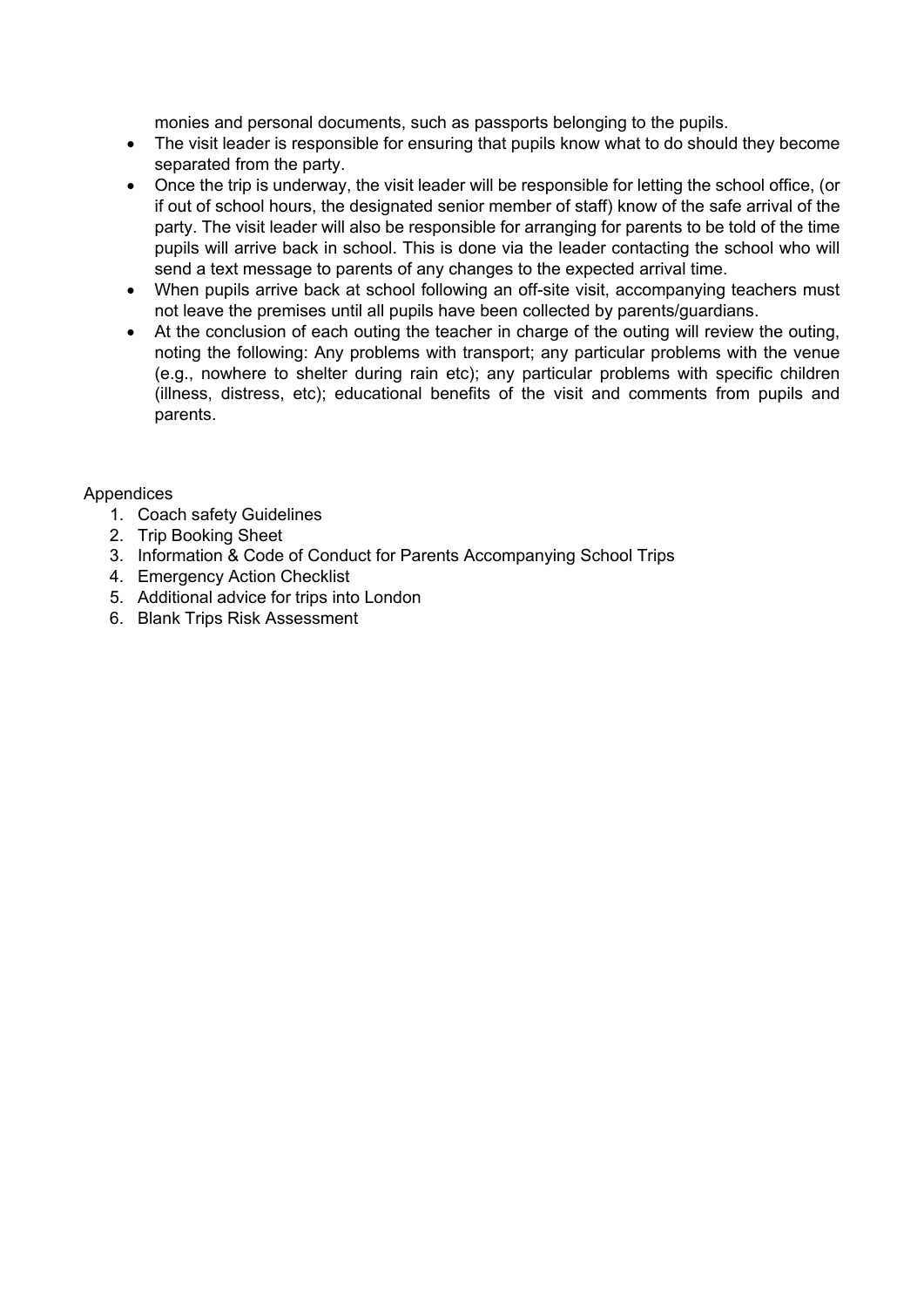### <span id="page-10-0"></span>**18 Appendix 1: Coach Safety Guidelines**

### <span id="page-10-1"></span>18.1 Planning

Transport must be fully insured, drivers' details satisfactory and all seats must have safety harnesses or equivalent. The maximum seat capacity of the vehicle must not be exceeded. The children must be counted before setting off and counting must be done each time pupils embark.

- Each pupil to be allocated a coach (Form outings lists may be used for this)
- Each teacher to be allocated a coach, ensuring that each coach contains at least one First-Aider, and their names added to coach lists
- Make 2 copies of the coach lists

### <span id="page-10-2"></span>18.2 Day of Trip

- Children to board their allocated coach
- Using one coach list, take a register of pupils actually present on each coach prior to departure
- Delete the names of pupils not present on each coach using the second coach list and return this to the Office so there is a record in school of who is on which coach in case of an emergency
- On the return journey ensure that pupils use the same coaches again and take a register before departure
- When a visit lasts for more than one day and involves coach trips other than to and from school, a pupil and staff list should be prepared for each coach trip and the register taken on every occasion prior to the coach setting off

### <span id="page-10-3"></span>18.3 In Case of an emergency

- Staff must use the Emergency Action Plan (appendix)
- All staff accompanying a visit should be thoroughly familiar with its contents, and a copy must be taken on all overnight or long distance trips

### <span id="page-10-4"></span>18.4 Coach Stops

Pupils are not allowed to go into service stations unaccompanied.

- Remind pupils that they must stay with a member of staff at all times
- Remind pupils of the dangers of traffic at the service station
- One member of staff to go ahead and look for a suitable place to eat, if applicable
- All pupils to stay together and go to the eating place together
- One member of staff to stay with the main group while another takes a group of girls to the toilet (pupils may not go to the toilet unaccompanied).
- Pupils must wait to be taken back from the toilets as a group and not be allowed to walk back by themselves
- Pupils should not need to buy anything from the service station shop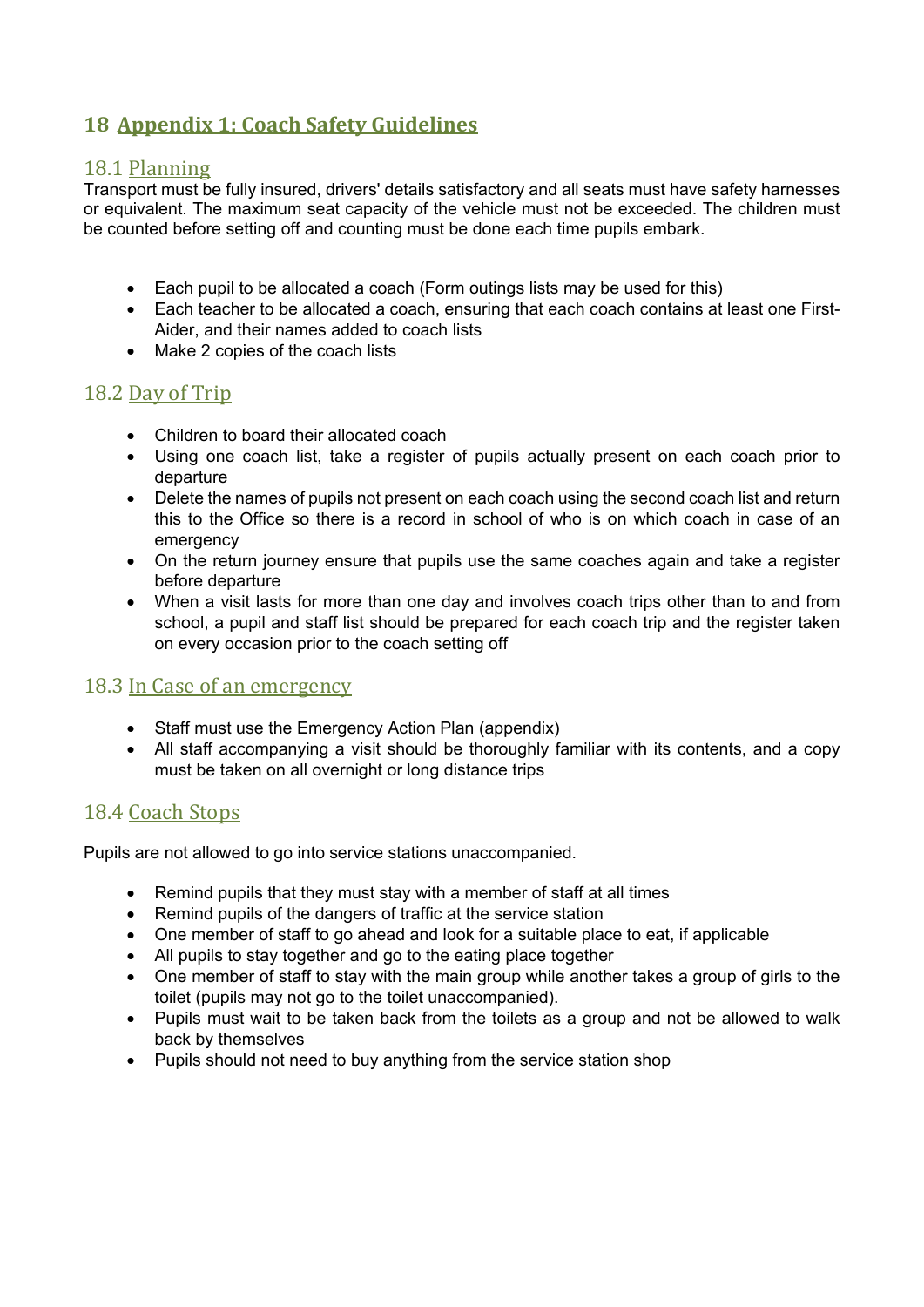### <span id="page-11-0"></span>**19 Appendix 2: TRIPS BOOKING SHEET**

| $\sqrt{5}$<br>v<br>៴∟៲៴◡∟ |  |
|---------------------------|--|
|                           |  |

LEAD TEACHER

| <b>CLASS/ES</b> | <b>NUMBERS</b> | <b>STAFF/HELPERS</b> |
|-----------------|----------------|----------------------|
|                 |                |                      |
|                 |                |                      |
|                 |                |                      |
|                 |                |                      |
| <b>TOTAL</b>    |                |                      |

| <b>VENUE:</b>                                       | <b>TIMINGS:</b>                                 | <b>BOOKED:</b>          |
|-----------------------------------------------------|-------------------------------------------------|-------------------------|
|                                                     | Arrive_________________<br>Leave ______________ | YES / NO<br><b>COST</b> |
| <b>TRANSPORT:</b>                                   | <b>TIMINGS:</b>                                 | <b>BOOKED:</b>          |
|                                                     | Leave School                                    | YES / NO                |
|                                                     | Leave Venue <u>_____</u>                        | <b>COST</b>             |
| <b>AFFECTED SUBJECT TEACHERS</b><br><b>INFORMED</b> | YES / NO                                        |                         |
| <b>RISK ASSESSMENT COMPLETED</b>                    | YES / NO                                        |                         |

| For office use |  |
|----------------|--|
|                |  |
|                |  |
| Venue cost     |  |
| Transport cost |  |
| Cost per child |  |
| <b>Notes</b>   |  |
|                |  |
|                |  |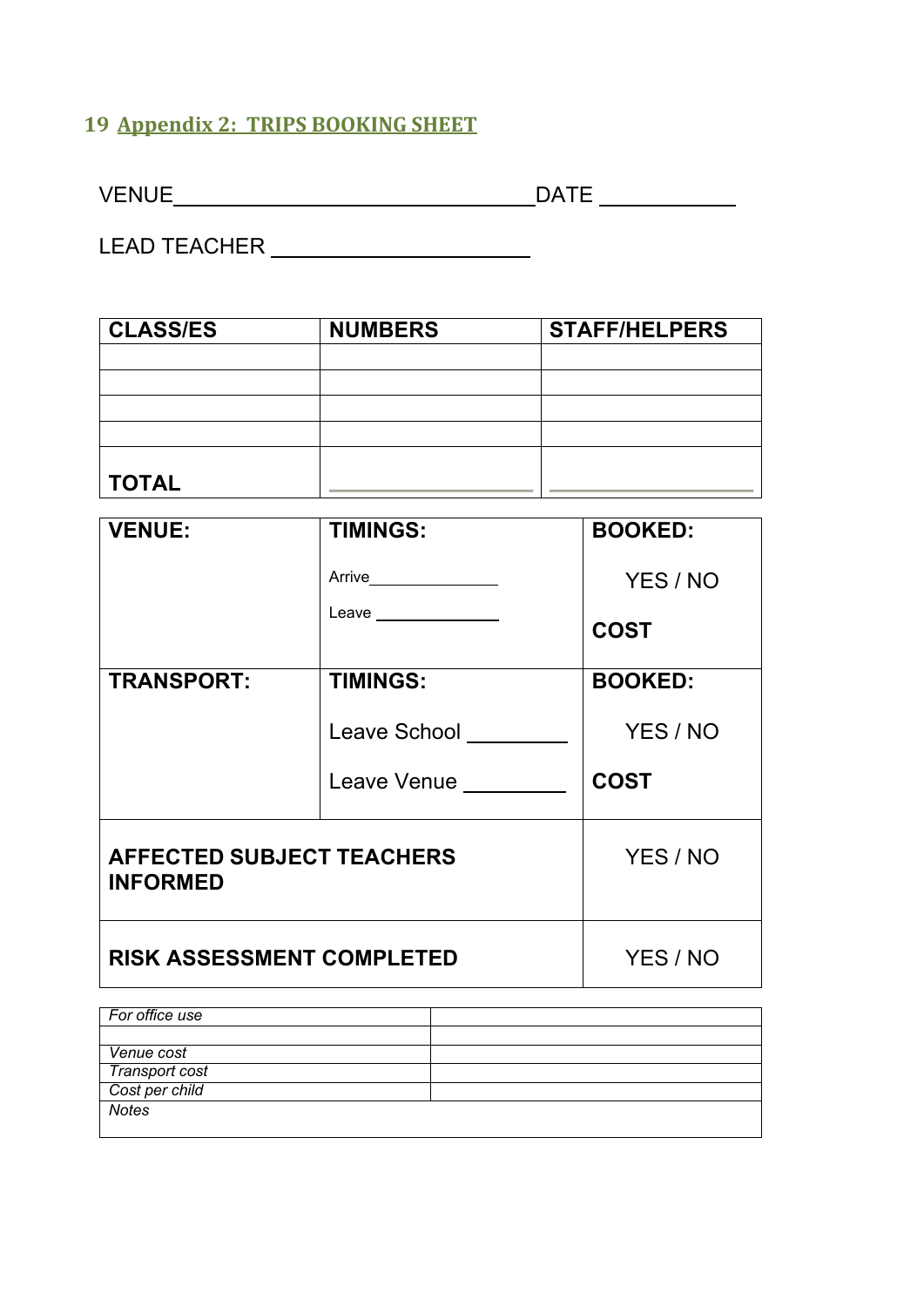### <span id="page-12-0"></span>**20 Appendix 3: Information for Parents Accompanying School Trips**

| <b>Class:</b> | <b>Date:</b> |
|---------------|--------------|
|               |              |

#### **Thank you for volunteering to accompany our trip. To ensure that the trip is enjoyable and safe for all, the following guidelines should be observed.**

- You should be aware of the itinerary for the visit and receive a copy of the itinerary, names of pupils and details of the groups.
- You should stay in close proximity to a teacher on the visit. You should not take a group away to another area.
- You should be given a small group of children to look after, but the designated teacher assumes full responsibility for them. He/she should check on a regular basis that all children are behaving themselves and that they are safe and feeling well.
- You should keep the children with you at all times.
- You should not assume any responsibility for an activity for which you are not qualified, e.g. rock climbing.
- You should be aware that the pupils must wear seatbelts at all times on a coach, unless told to remove them by a teacher or in the case of an emergency.
- You should tell the leader if a pupil is misbehaving or will not do as asked.
- You should accept you have a duty of care to make sure the children in your group are safe and well.
- You should report any accident to the leader immediately.
- You should be aware that mobile phones should be switched off or left on silent when parents accompany school parties and only used if absolutely necessary. Personal mobile phone cameras should not be used to take photographs of children or staff on school trips. This is to protect children, staff and other accompanying adults.
- During the day, the children may be put into smaller groups for some activities. Please be aware that if you are accompanying your own child's class, he or she may not be in the group which you are asked to supervise.
- Please follow any instructions given by Lyonsdown staff, or staff from the venue.

#### **Thank you for your attention to these details and we look forward to a great day out.**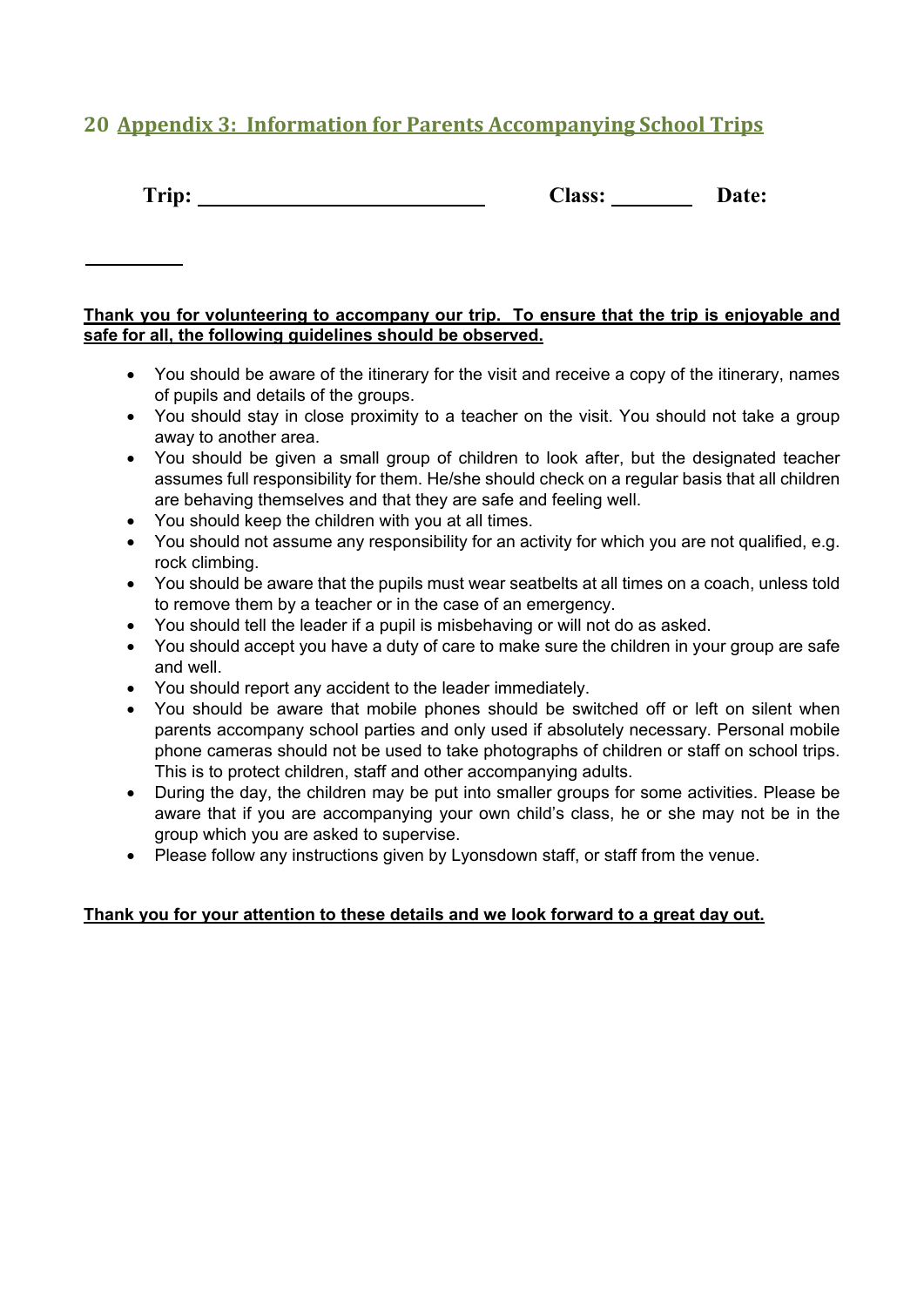### <span id="page-13-0"></span>**21 Appendix 4: Emergency Action Plan**

As part of the admission process, parents sign to give permission for emergency medicaltreatment to be given to their child if necessary, and in the event that parents cannot becontacted immediately, or that this delay would cause further injury or ill health to the pupil. Pupils' individual medical information is held on their file on the confidential 'PupilDetails Form'. Despite good planning and organisation, emergencies that require immediate response by the leaders, sometimes occur. Whilst still controlling and supervising the rest of the group, leaders should contact the appropriate emergency/rescue service immediately.

Should an incident occur the basic **priorities** should be:

- Try to make the **group safe** without putting anyone else in danger
- Contact **emergency services** if necessary
- Inform the **school contact** (usually The Head)

The basic procedures after this urgent action should be the same:

- Establish the nature and extent of the emergency with full details of any casualties
- Ensure all in the group who need to be aware that there is an incident, are aware of it and that they follow emergency procedures
- If a casualty has to be hospitalised, a responsible adult accompanies the casualty
- Make arrangements for the rest of the group Later action should include:
- Making detailed notes of the incident and the aftermath whilst it is still fresh in the memory. This should include photographs and witness statements if appropriate
- Liaising with the school contact until the incident is resolved
- The school contact liaising with parent/s as appropriate and as promptly as possible
- If relevant, completing the necessary paperwork, including an accident report form

All staff accompanying a visit should be thoroughly familiar with its contents, and a copymust be taken on all overnight or long distance trips.

### <span id="page-13-1"></span>21.1 Further Details and Procedures to follow in the event of a Serious Incident

The Head (Deputy Head or another member of the SLT) at Lyonsdown School should be contacted as soon as possible. The SLT member contacted should then follow the Policy forCritical Incidents and:

- Inform the school office and pass on all the details, including names of casualties, their injuries, action taken and names of others involved. The school office will initiate this policy, if the accident/emergency warrants.
- Ascertain telephone numbers for future calls.
- As soon as possible, write down accurately relevant facts and witness details.
- Preserve any vital evidence.
- Keep a written account of subsequent events, times and contacts after the incident.
- Complete accident report forms, contacting the Head and HSE, if necessary.

### <span id="page-13-2"></span>21.2 Visit leader

Their first priority is to summon the emergency services, and/or to arrange for medical attention for the injured. One of the accompanying members of staff should accompany the injured to hospital.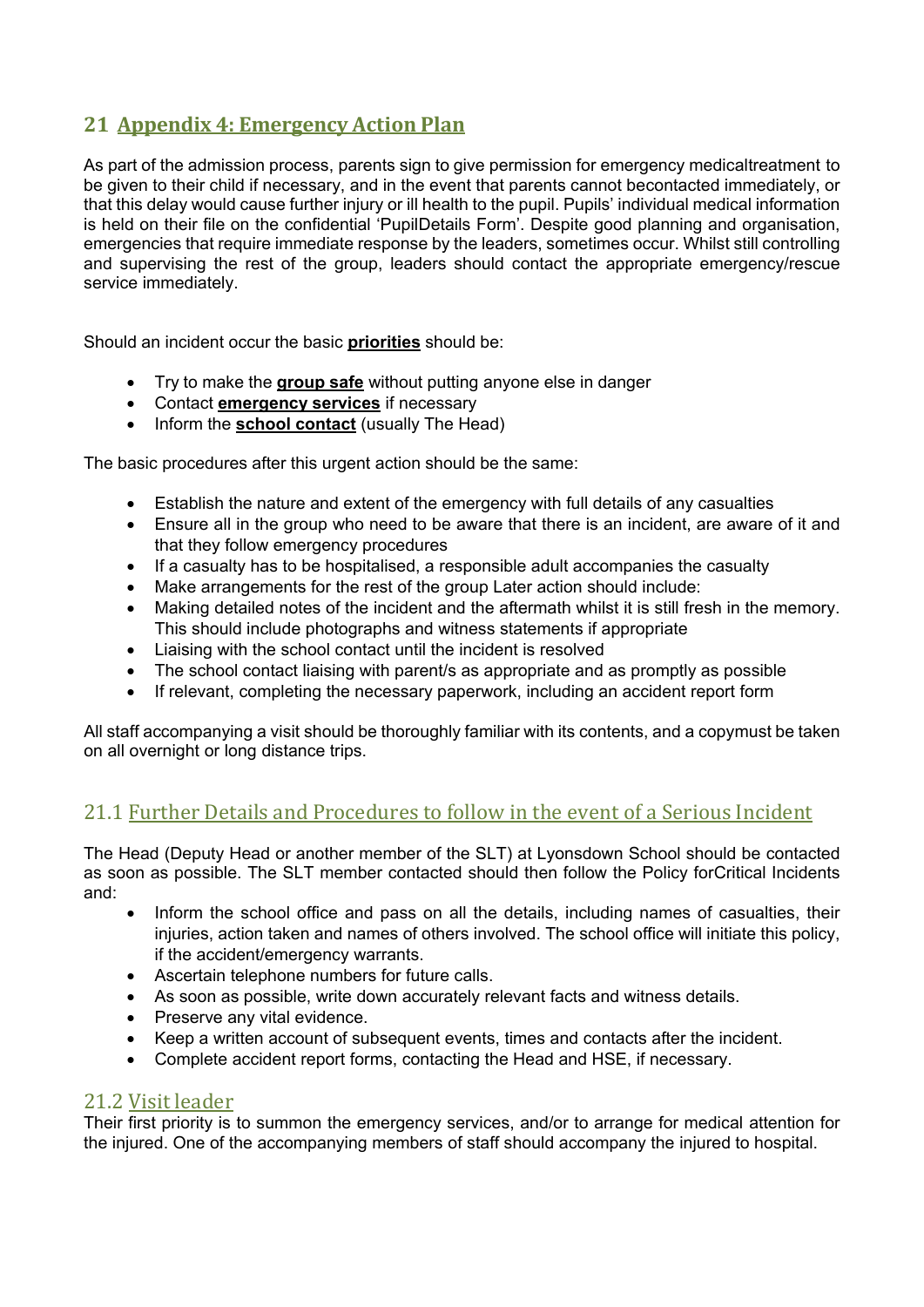- As soon as is practical after the incident, and in conjunction with the Head/Chair of Governors, identify alternative phone numbers at school and at off-site base, as designated lines may quickly become jammed
- As soon as is practical (and after ensuring the rest of the group are safe and out of harm's way), inform the Head/Chair of Governors of the nature of the incident, injuries, names of pupils, staff injured/safe and any other relevant information
- If overseas, notify the British embassy or High Commission
- As soon as is practical, complete a written record of the incident
- Liaise with Head/Chair of Governors to ensure that insurers and Health & Safety Executive are informed, as may be relevant
- Ensure that no member of the group discusses or admits legal liability
- In this era of instant communications it is vital that the school remains in control of information flow. Staff and pupils should be actively discouraged from talking to the media.
- In the event of a serious incident, the parents of all group members should be contacted. This should be done by the Head or Chair of Governors. For serious injuries to pupils or in the case of pupil/s fatalities, this might involve the Head/Chair of Governors visiting the homes of those affected.
- Contact the school 's insurers, especially if medical assistance is required
- set aside an area in the school away from the public/press gaze, where the parents can be updated on the incident
- Refer all media enquiries via the Head/Chair of Governors. They will act as the on-going point of contact with the media, and all questions and enquiries should be directed to these contacts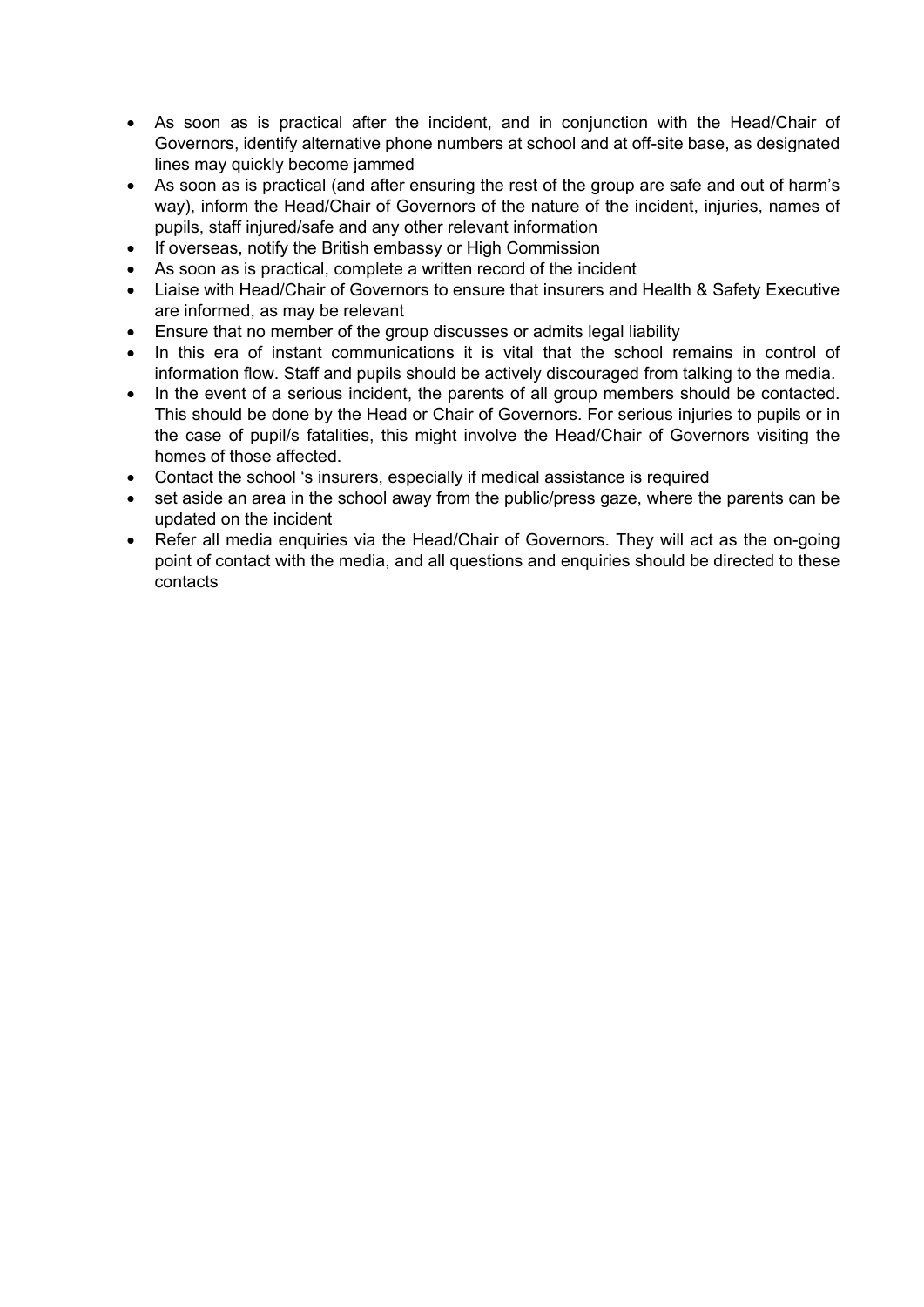### <span id="page-15-0"></span>**22 Appendix 5: Updated Advice for School Trips into London**

Prior to the trip and in consultation with the Head, staff in charge of the visit to review:

- Consulting with parents
- Adult child ratio
- Take extra water
- Consider taking extra first aid kit
- Pupils must wear purple cap
- Staff to have means to pay for extraordinary items e.g. tube/bus tickets, extrafood/water
- Personal Mobile phones to be fully charged and numbers exchanged between school staff (not parent helpers) in the first instance, the main school number should be used to communicate between separated parents and school staff.
- All pupils be given a sticker with **Lyonsdown School 0208 449 0225.**
- All staff, not parent helpers (data protection) to have access remotely to contact numbers for the parents of the pupils in the whole party.

Once in London and a security emergency occurs

- 1. If party together, lead teacher to make contact with Lyonsdown to explain situationand liaise with school re return or other action to take.
- 2. If groups are separated, each adult leader to ring Lyonsdown separately.
- 3. Always follow the instructions given by the security, transport and or emergency authorities.
- 4. If groups are separated with their adult and mobile communications are down, theprocedure will be to get back to Barnet in any quick and safe way. The adult in charge will need to make this decision. – hopefully in the coach that brought the class into town. But this may involve Tube, bus, or even accepting a lift from an authorised taxi e.g. Black cab.
- 5. Pupils told where to go to seek help in the event that they become separated from their adult in a security emergency i.e. a person in uniform: emergency worker, police officer, security guard, shop assistant. That they should follow all instructionsgiven and to stay as calm as possible.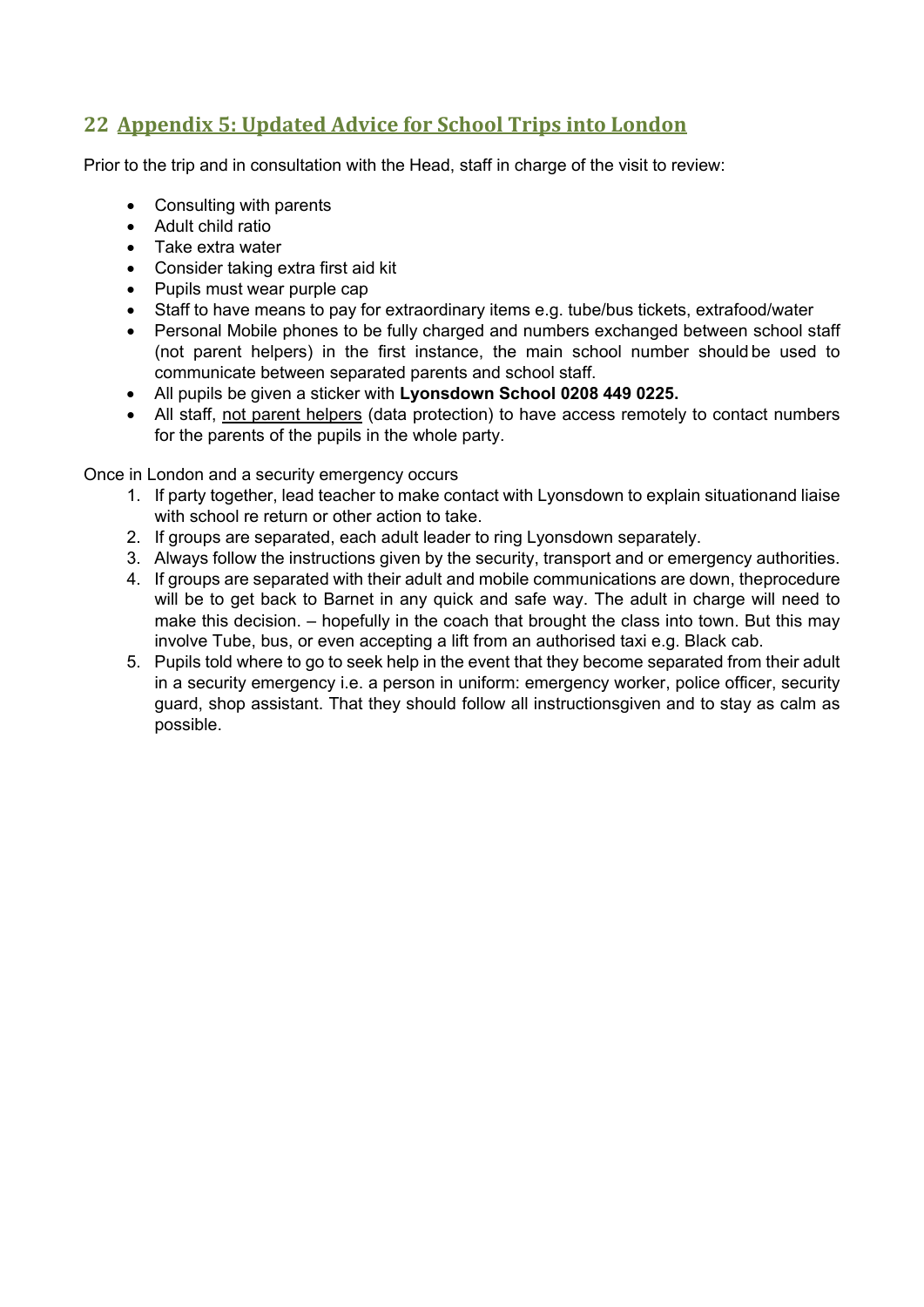### **Lyonsdown School - Risk Assessment Overview**

| <b>Details</b>               |          |                    |  |  |
|------------------------------|----------|--------------------|--|--|
| <b>Trip Leader:</b>          | Mob No.: | <b>Year Group:</b> |  |  |
| Name of accompanying adults: |          |                    |  |  |
|                              |          |                    |  |  |
|                              |          |                    |  |  |

| <b>Risk Assessment Title:</b> |                     |  |  |  |
|-------------------------------|---------------------|--|--|--|
| Name of Trip/Visit:           | Date of Trip/Visit: |  |  |  |

| Who is at Risk?                                                      |  |  |  |  |
|----------------------------------------------------------------------|--|--|--|--|
| <b>Other People Who Could be Affected:</b><br>People at Direct Risk: |  |  |  |  |
|                                                                      |  |  |  |  |

| Summary of Risk                                                           |  |                  |  |                    |              |
|---------------------------------------------------------------------------|--|------------------|--|--------------------|--------------|
| What is your assessment of the risk before the ACTION PLAN is completed?: |  | <b>High risk</b> |  | <b>Medium risk</b> | Lowl         |
|                                                                           |  |                  |  |                    | risk         |
| What will the level of risk be after the ACTION PLAN is completed?:       |  | <b>High risk</b> |  | <b>Medium risk</b> | Lowl<br>risk |

*Note: if the risk is still classified as 'High', even if you were to complete the action plan, then the hazard should be neutralised immediately(E.g. by stopping the activity or making the areasafe) and the school safety co-ordinator and the relevant manager should be informed.*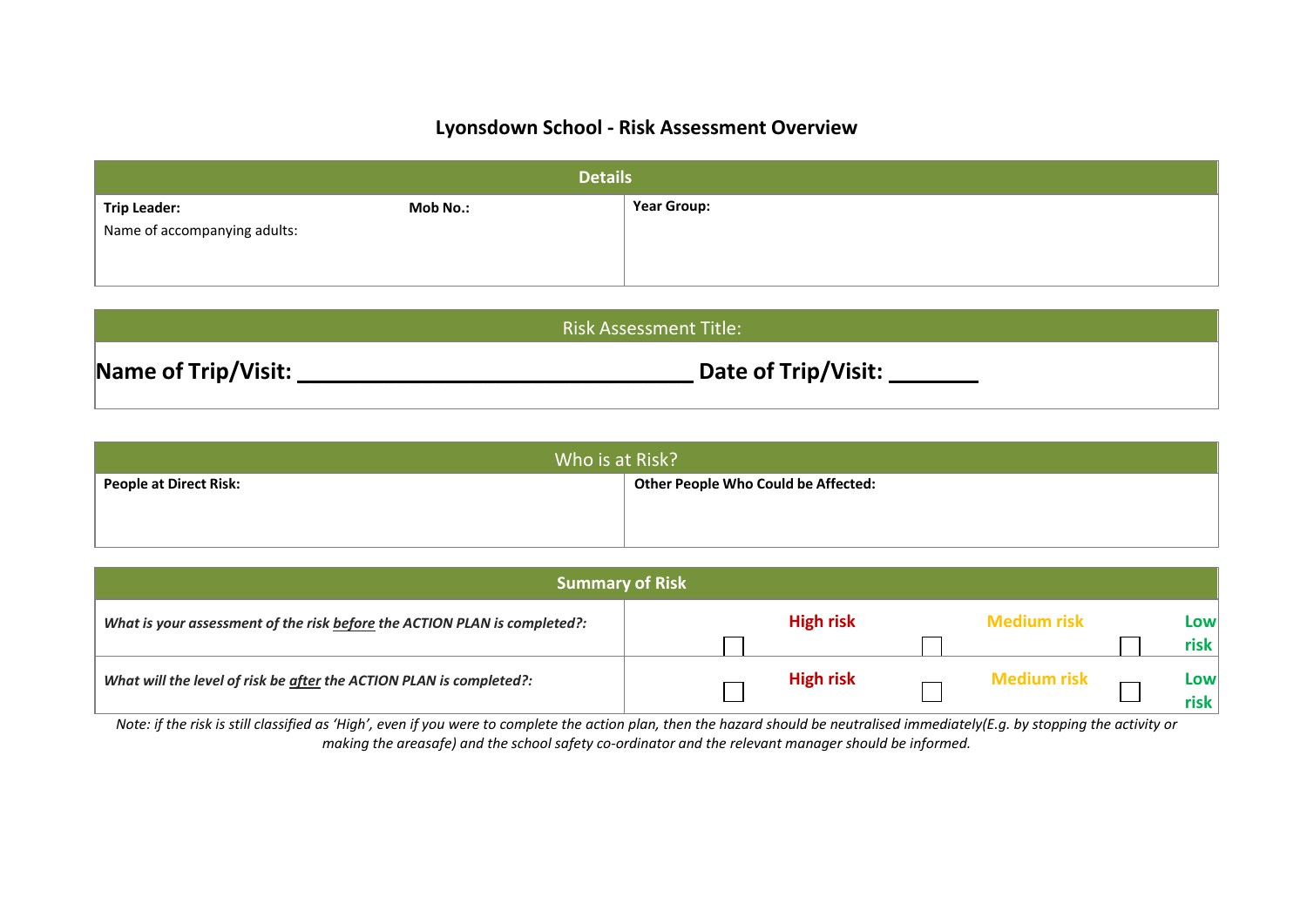### **Assessment and Action Plan**

| What are                                            | What                                                                       |                                                                                                                                                                 | <b>Control in Place?</b> |         |                             | <b>ACTION PLAN</b>                                                                                                |
|-----------------------------------------------------|----------------------------------------------------------------------------|-----------------------------------------------------------------------------------------------------------------------------------------------------------------|--------------------------|---------|-----------------------------|-------------------------------------------------------------------------------------------------------------------|
| the<br>might<br>happen?<br>hazards                  |                                                                            | <b>Controls</b>                                                                                                                                                 |                          | No      | N/A                         | If 'No' - give details as to<br><b>Complete?</b><br>how and when themeasure<br>will be implemented and by<br>whom |
| Accidents<br>caused by<br>inadequate<br>planning or | Ineffective control<br>that is not<br>proportionate and<br>commensurate to | Pupil list with emergency contact details of<br>parents/guardians to be taken by tripleader.<br>(Up to date one available from<br>Engage via office).           |                          | T,      | $\mathcal{L}_{\mathcal{A}}$ |                                                                                                                   |
| lack of<br>control                                  | the proposed<br>activity.                                                  | At least one leader will carry a mobile phone<br>with a list of emergency contactnumbers and<br>make sure phone has<br>enough battery life to last the trip.    |                          |         | $\mathcal{L}_{\mathcal{A}}$ |                                                                                                                   |
|                                                     |                                                                            | Staff have prepared a contingency plan inthe<br>event of an accident or emergency - such as a<br>missing child, an injured child, a<br>building evacuation etc. |                          |         |                             |                                                                                                                   |
|                                                     |                                                                            | The school undertakes specific risk<br>assessments for pupils with medical<br>problems, including disabilities and any<br>related restrictions.                 |                          | J.      |                             |                                                                                                                   |
|                                                     |                                                                            | An Aide Memoir has been prepared to<br>highlight specific do's and don't applicable<br>to the trip, eg cultural observations etc.                               | ┓                        | a<br>Ma |                             |                                                                                                                   |
|                                                     |                                                                            | Staff will brief pupils regarding hazards and<br>involve them in the risk assessmentand<br>management process where<br>applicable.                              |                          |         | $\Box$                      |                                                                                                                   |
|                                                     |                                                                            | The trip leader is to be aware that he/she<br>needs to maintain an ongoing risk<br>assessment during the trip.                                                  |                          |         |                             |                                                                                                                   |
|                                                     |                                                                            | Leader briefs all adults accompanying tripabout<br>the nature of the visit and any<br>specific known hazards.                                                   |                          |         | $\mathcal{L}_{\mathcal{A}}$ |                                                                                                                   |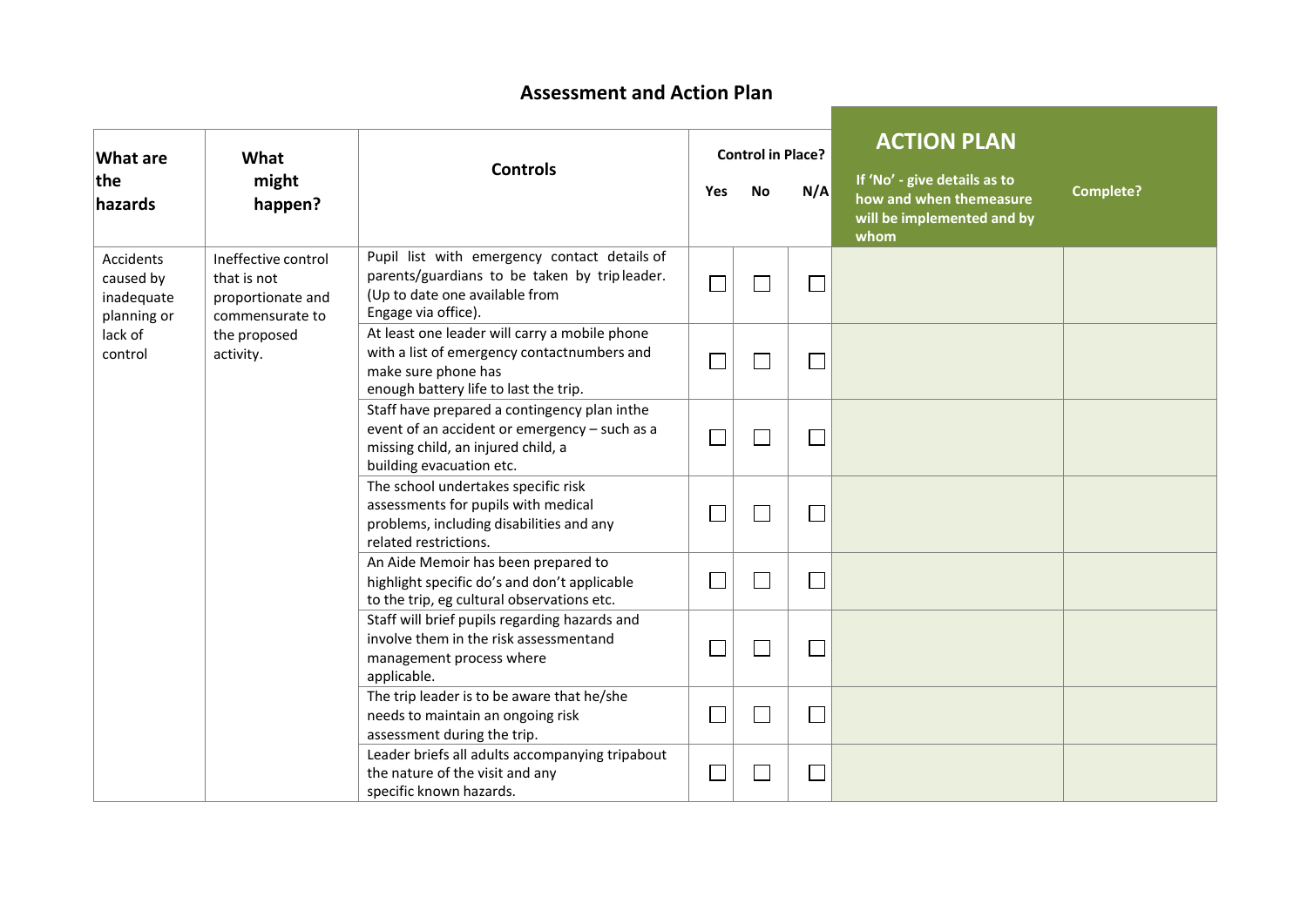| <b>What are</b>                   | What                                                                      | <b>Controls</b>                                                                                                                                                                                                                                      | <b>Control in Place?</b> |                             |     | <b>ACTION</b><br><b>PLAN</b>                                                                |           |  |
|-----------------------------------|---------------------------------------------------------------------------|------------------------------------------------------------------------------------------------------------------------------------------------------------------------------------------------------------------------------------------------------|--------------------------|-----------------------------|-----|---------------------------------------------------------------------------------------------|-----------|--|
| the<br>hazards                    | might<br>happen?                                                          |                                                                                                                                                                                                                                                      |                          | <b>No</b>                   | N/A | If 'No' - give details as to how and<br>when the measure will be<br>implemented and by whom | Complete? |  |
| <b>Accidents</b>                  | Ineffective control                                                       | Ratios of children to adults have been taken<br>into consideration and appropriatenumbers of<br>adults employed to accompany the trip.<br>Note: Nature of trip/venue and behaviourand<br>needs of specific children should be<br>taken into account. |                          |                             |     |                                                                                             |           |  |
| caused by<br>inadequate           | thatis not<br>proportionate and                                           | First Aid kit taken from school and carriedat all<br>times by an adult during the day.                                                                                                                                                               |                          | Ξ                           |     |                                                                                             |           |  |
| planning or<br>lack of<br>control | commensurate to<br>the proposed<br>activity.                              | Any medicines, drugs or treatments are tobe<br>held centrally by the leaders with the First Aid Kit<br>and the relevant documents for<br>administration/instructions of<br>medicines to be adhered to.                                               |                          |                             |     |                                                                                             |           |  |
|                                   |                                                                           | Obtain mobile number of coach driver, incase of<br>emergencies                                                                                                                                                                                       |                          | Ξ                           | ٦   |                                                                                             |           |  |
|                                   |                                                                           | Parent volunteers accompanying trip are<br>briefed and are given the information sheet of<br>do's and don'ts, the names of children in their<br>group and what level of<br>Supervision expected.                                                     |                          | $\mathcal{L}_{\mathcal{A}}$ |     |                                                                                             |           |  |
| Travel by coach                   | Pupils moving about                                                       | Staff are to ensure that pupils are seated<br>correctly on the coach and that seat belts<br>are worn correctly at all time.                                                                                                                          |                          | J.                          |     |                                                                                             |           |  |
|                                   | Tampering with<br>doors, windows or<br>interference with<br>the driver or | Staff are to position themselves on the coach<br>where they can best observe andcontrol the<br>group.                                                                                                                                                |                          | $\mathcal{L}_{\mathcal{A}}$ |     |                                                                                             |           |  |
|                                   | controls.                                                                 | The driver must not be disturbed or<br>distracted during the journey.                                                                                                                                                                                |                          |                             |     |                                                                                             |           |  |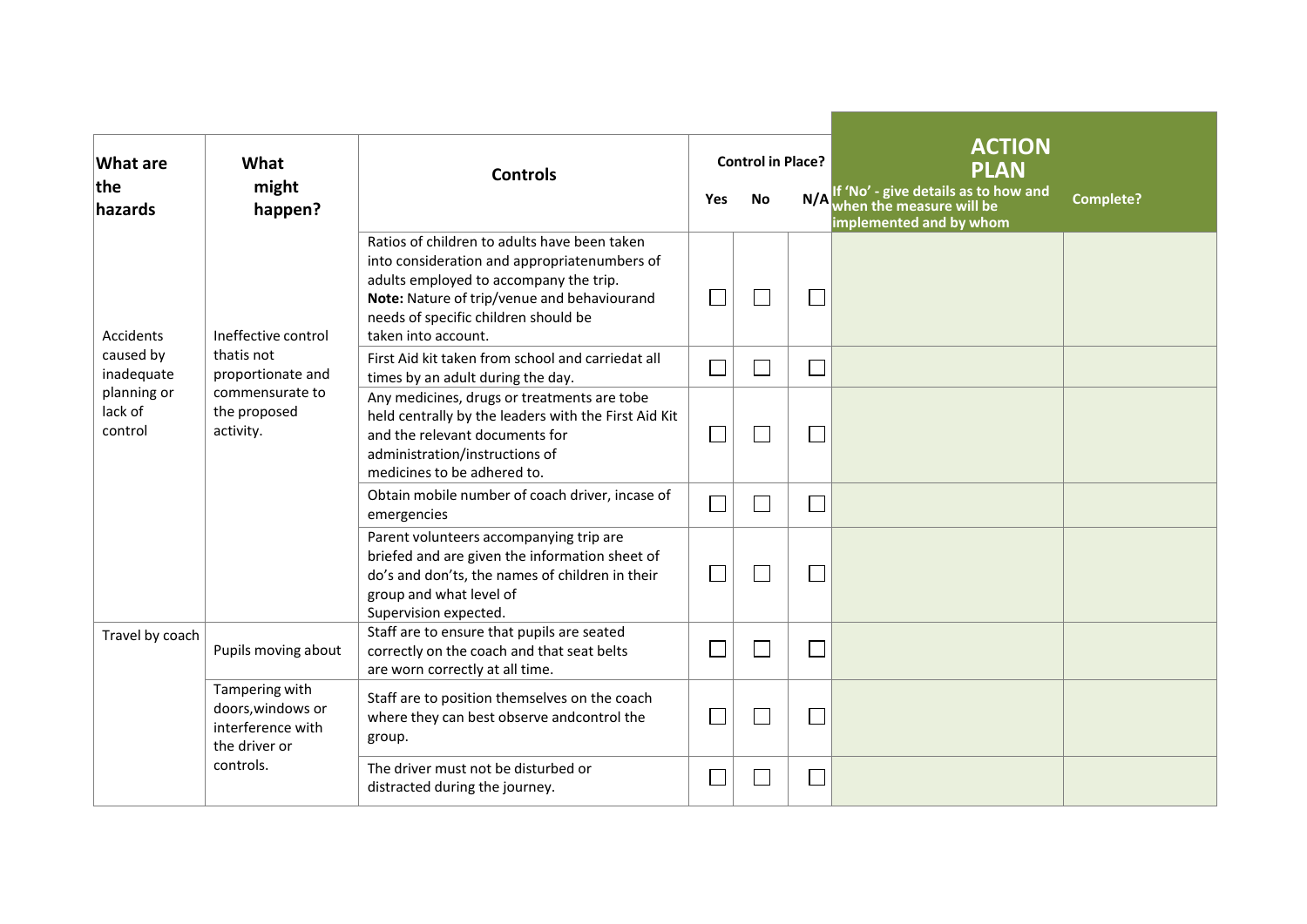| What are the                              | <b>Control in Place?</b><br>What                                                               |                                                                                                                                                                               |     |                | <b>ACTION</b> |                                                                                                            |                  |
|-------------------------------------------|------------------------------------------------------------------------------------------------|-------------------------------------------------------------------------------------------------------------------------------------------------------------------------------|-----|----------------|---------------|------------------------------------------------------------------------------------------------------------|------------------|
| hazards                                   | might<br>happen?                                                                               | <b>Controls</b>                                                                                                                                                               | Yes | No             | N/A           | <b>PLAN</b><br>If 'No' - give details as to how and<br>when the measure will be<br>implemented and by whom | <b>Complete?</b> |
|                                           |                                                                                                | Pupils and staff are only to get on and offthe<br>coach from a pavement or other safearea; they<br>are not to disembark onto the<br>road.                                     |     | $\mathcal{L}$  |               |                                                                                                            |                  |
| Travel by coach                           | Pupil/member of<br>staffor<br>accompanying<br>adults knocked<br>down by overtaking<br>vehicle. | A member of staff to be stationed at the coach<br>door when pupils are exiting coachto make sure<br>they stay on the pavement,<br>away from the road.                         |     |                |               |                                                                                                            |                  |
|                                           |                                                                                                | In the event of a breakdown, pupils are tobe<br>directed off the coach to a safe area with due<br>regard given to traffic and any<br>other hazards.                           |     | J.             |               |                                                                                                            |                  |
|                                           | Pupil runs out<br>intooncoming<br>traffic.                                                     | Extra care must be taken in the parking areas at<br>venues etc. staff and pupils must<br>be aware of moving vehicles.                                                         | n.  |                |               |                                                                                                            |                  |
| Trips and falls                           | Pupils and adults<br>mayslip or fall on<br>uneven surfaces                                     | The venues hazard/risks should be<br>investigated prior to the trip and pupilsand<br>adults informed of any particular known<br>hazards beforehand.                           |     | $\mathbb{R}^2$ |               |                                                                                                            |                  |
|                                           | Slip or fall in wet or<br>icyconditions                                                        | Extra care to be taken or extra adults<br>accompany trip if appropriate.                                                                                                      | l.  |                |               |                                                                                                            |                  |
| Weather<br>conditions<br>hot/cold/w<br>et | Sunburn<br>Uncomfortably<br>coldGet wet                                                        | Weather forecast noted prior to trip and<br>parents informed if children need suncream,<br>caps, extra drinking water, warmer clothes,<br>waterproof<br>coat/wellingtons etc. |     |                |               |                                                                                                            |                  |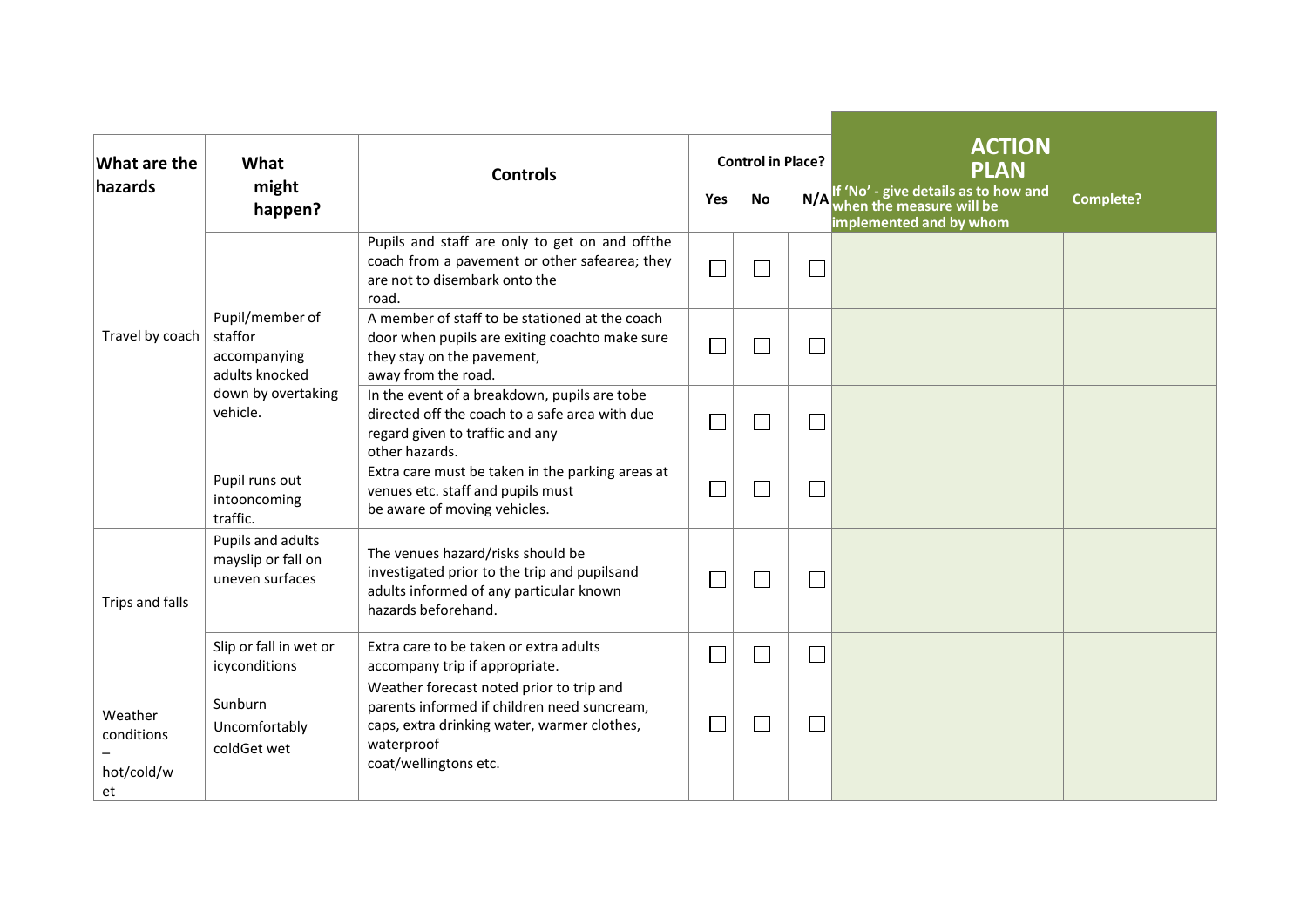| Missing/lost<br>children. | Children go missing<br>orget lost. | The leader to conduct regular head<br>counts.                      |               |  |  |
|---------------------------|------------------------------------|--------------------------------------------------------------------|---------------|--|--|
|                           |                                    | All children to wear school purple caps forease of<br>recognition. | $\Box$<br>___ |  |  |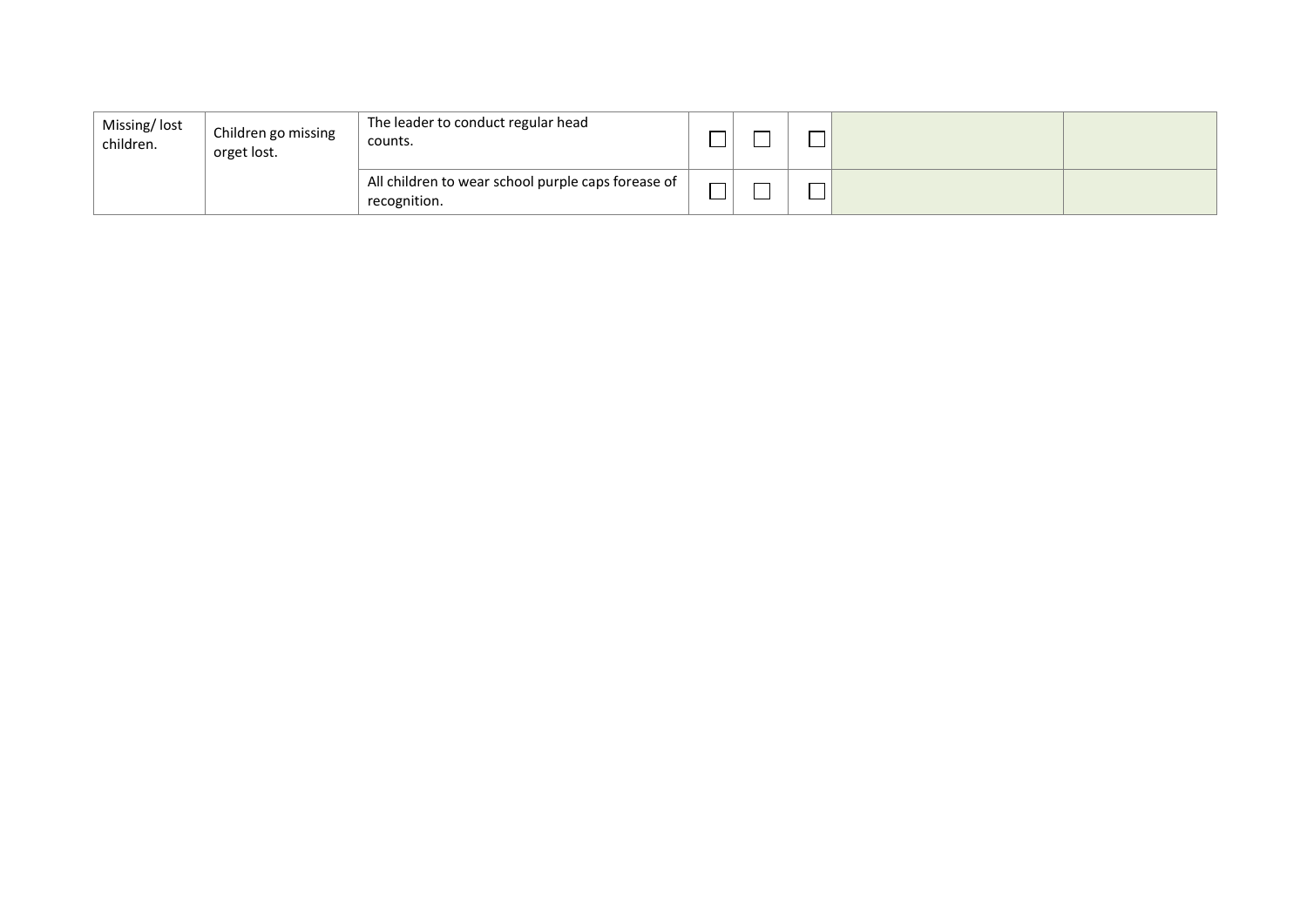|                                  |                                    |                                                                                                                                                               |                             | <b>ACTION</b>               |                             |                                                  |           |
|----------------------------------|------------------------------------|---------------------------------------------------------------------------------------------------------------------------------------------------------------|-----------------------------|-----------------------------|-----------------------------|--------------------------------------------------|-----------|
| <b>What are</b><br>the           | <b>What might</b>                  | Control in<br><b>Controls</b><br>Place?                                                                                                                       |                             |                             | <b>PLAN</b>                 |                                                  |           |
| hazards                          | happen?                            |                                                                                                                                                               | <b>Yes</b>                  | <b>No</b>                   | N/A                         | If 'No' - give details as to how and<br>when the | Complete? |
|                                  |                                    |                                                                                                                                                               |                             |                             |                             | measure will be implemented and<br>by whom       |           |
| Missing/lost<br>children.        | Children go<br>missing orget lost. | Staff are to position themselves where they can best<br>observe and control the group. Brief accompanying<br>adults/parentsto do the same.                    |                             | ┑                           | $\Box$                      |                                                  |           |
|                                  |                                    | Pupils are not to leave the group or go tothe toilet<br>without being accompanied by an adult.                                                                |                             |                             |                             |                                                  |           |
|                                  |                                    | If 'free time' in a museum shop eg. Pupilsto be briefed<br>of time available and meeting points in case of losing<br>group.<br>Pupils told to stay in groups. |                             | $\mathcal{L}_{\mathcal{A}}$ | $\mathcal{L}_{\mathcal{A}}$ |                                                  |           |
|                                  |                                    | Pupils to be briefed on how to get hold ofstaff in an<br>emergency.                                                                                           |                             |                             | J.                          |                                                  |           |
|                                  |                                    |                                                                                                                                                               | $\mathcal{L}_{\mathcal{A}}$ | $\Box$                      | $\Box$                      |                                                  |           |
|                                  |                                    |                                                                                                                                                               | $\mathcal{L}_{\mathcal{A}}$ | $\Box$                      | $\mathcal{L}_{\mathcal{A}}$ |                                                  |           |
| Hazards                          |                                    |                                                                                                                                                               | $\mathcal{L}_{\mathcal{A}}$ | $\Box$                      | $\Box$                      |                                                  |           |
| specific to<br>particular        |                                    |                                                                                                                                                               | $\overline{\phantom{0}}$    | $\Box$                      | $\Box$                      |                                                  |           |
| activity/venue<br>to be covered. |                                    |                                                                                                                                                               | $\overline{\phantom{0}}$    | $\Box$                      | $\overline{\phantom{0}}$    |                                                  |           |
| (Please                          |                                    |                                                                                                                                                               |                             | $\Box$                      | $\Box$                      |                                                  |           |
| complete if<br>applicable)       |                                    |                                                                                                                                                               |                             | $\sim 10$                   |                             |                                                  |           |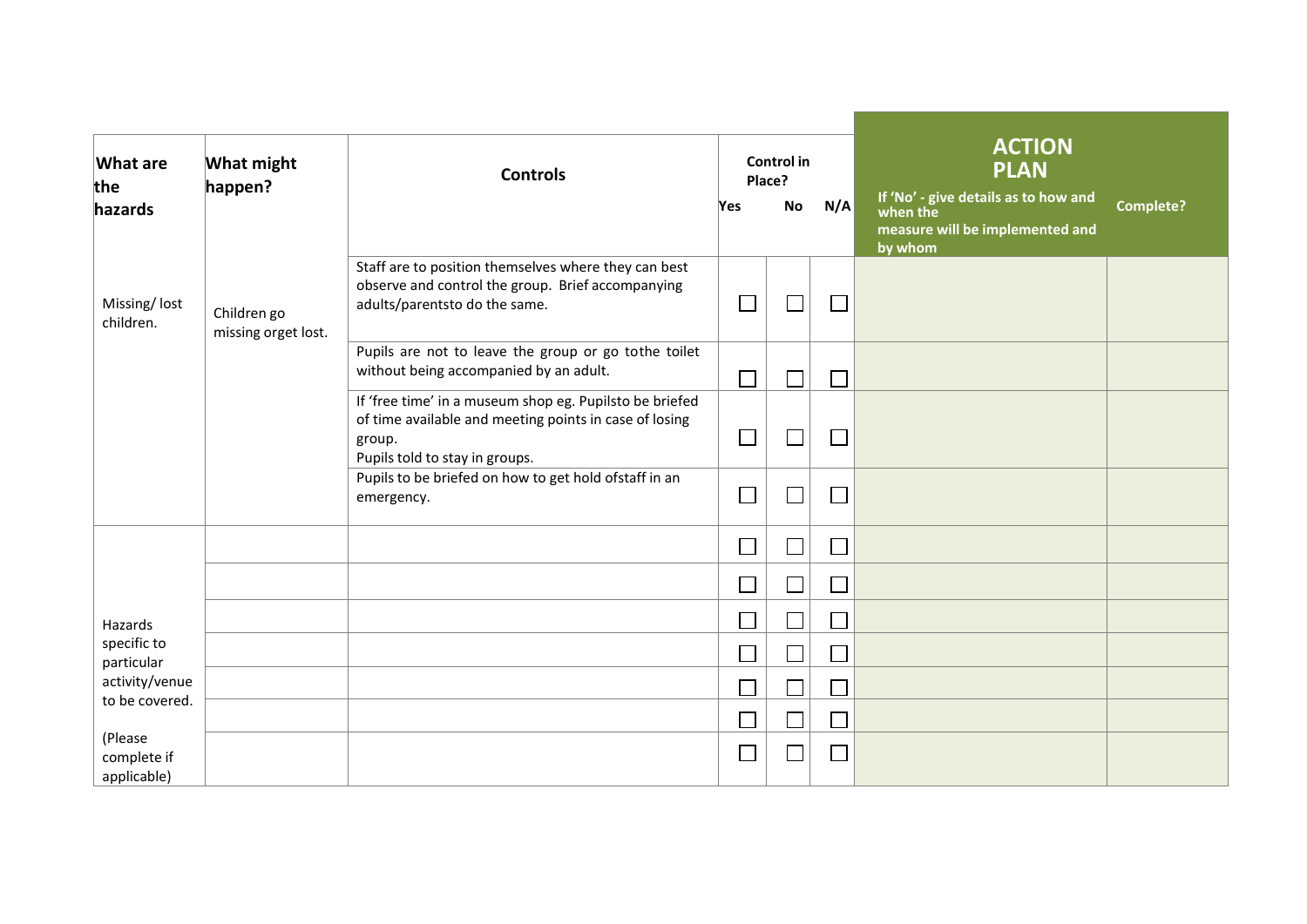| What are<br>the hazards | <b>What might</b><br>happen? | <b>Controls</b> | Yes | <b>Control in Place?</b><br>No | N/A                         | <b>ACTION</b><br><b>PLAN</b><br>If 'No' - give details as to how<br>and when the<br>measure will be implemented<br>and by whom | <b>Complete?</b> |
|-------------------------|------------------------------|-----------------|-----|--------------------------------|-----------------------------|--------------------------------------------------------------------------------------------------------------------------------|------------------|
|                         |                              |                 |     |                                | $\mathcal{L}_{\mathcal{A}}$ |                                                                                                                                |                  |
|                         |                              |                 |     |                                | $\overline{\phantom{0}}$    |                                                                                                                                |                  |
|                         |                              |                 |     |                                |                             |                                                                                                                                |                  |
|                         |                              |                 |     |                                |                             |                                                                                                                                |                  |